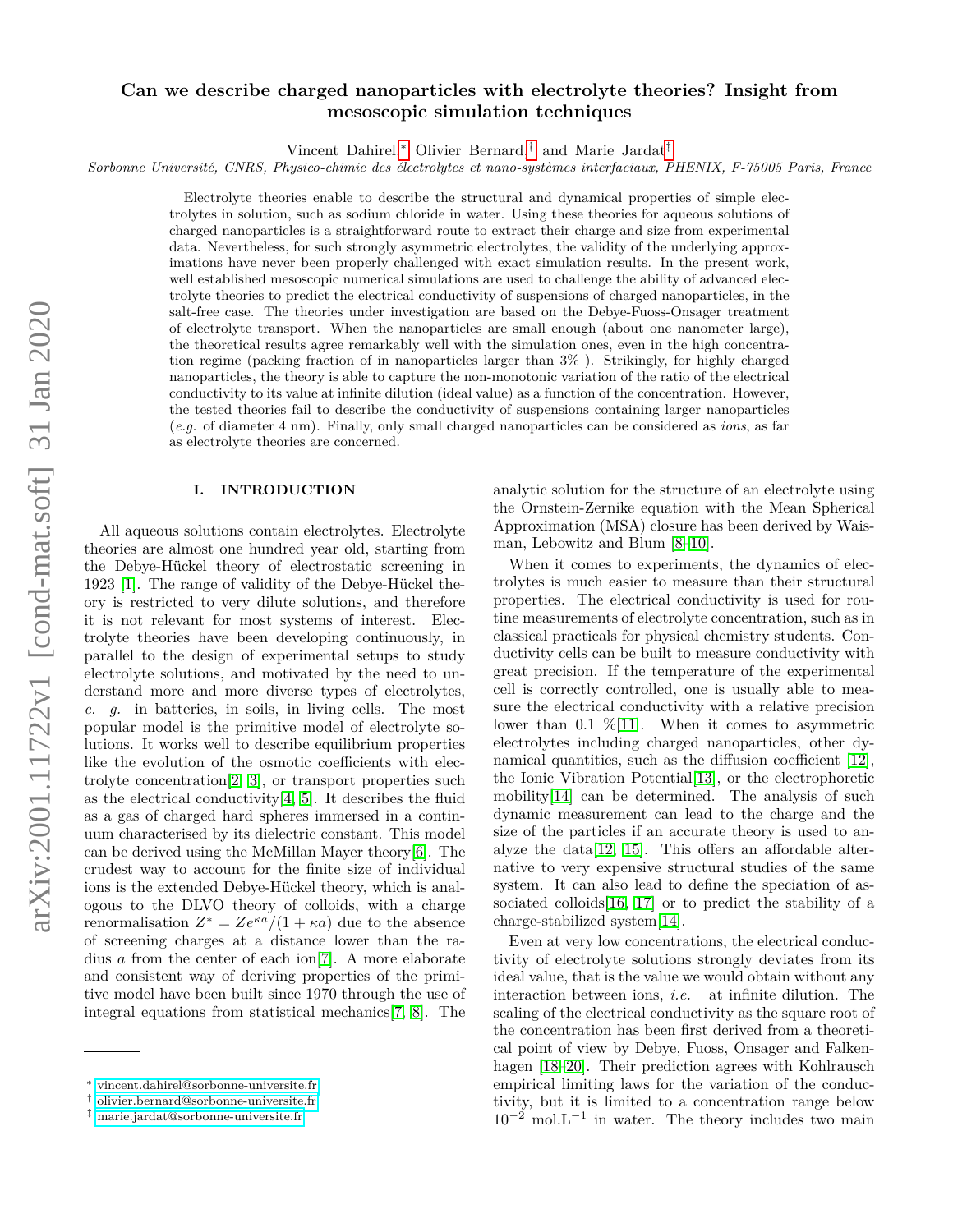deviations from ideality: hydrodynamic interactions between ions, and the electrostatic force arising from the motion of ions. Both these forces are proportional to the applied electric field, within a linear response approach, and are usually called corrective forces. These theories have been improved by using more sophisticated pair correlation functions than those of Debye-Hückel's[\[11\]](#page-12-9).

In 1992, Bernard and coworkers extended the scope of application of the Fuoss-Onsager (FO) theory by using equilibrium distribution functions deduced from the Ornstein-Zernike (OZ) integral equations. Solutions of these equations, obtained either with the Mean Spherical Approximation (MSA) or with the Hypernetted chain (HNC) closure relation [\[7,](#page-12-6) [21\]](#page-13-5), were used to compute the electrical conductivity of electrolyte solutions containing two ions of opposite charges[\[22\]](#page-13-6). Typical 1-1 electrolytes (NaCl, KBr, KCl) are well described by this theory below 1 mol.L−<sup>1</sup> , without any fitting parameters (the size are the crystallographic radii, and the input diffusion coefficient at infinite dilution  $D^{\circ}$  is obtained by extrapolating conductivity data at infinite dilution). The use of the HNC closure equation instead of MSA enables to describe 2-1 electrolytes as well  $(BaCl<sub>2</sub>)[22]$  $(BaCl<sub>2</sub>)[22]$ . In 1995, the theory was extended to associated systems, introducing neutral pairs of ions through an equilibrium constant, computed using electrostatic arguments[\[16\]](#page-13-1). The agreement with experiments was very good for  $MgSO<sub>4</sub>$ , and for LiBr in acetonitrile, with a unique fitting parameter: the minimum interionic distance that is used to estimate the association constant. This success encouraged the use of conductivity as a first choice tool to analyze quantitatively ionic association. The same year, another work extended the conductivity to a mixture of three ionic species[\[15\]](#page-13-0). In 2007, the theory was extended to mixture of any number of ions [\[23\]](#page-13-7). Later, expressions derived from this work were applied to describe simple electrolyte mixtures containing four species[\[24\]](#page-13-8) and buffer solutions [\[25\]](#page-13-9). In 2015, a new way of computing the corrective forces iteratively was suggested, and adapted to the computation of the ionic vibration potential (IVP)[\[13,](#page-12-11) [26\]](#page-13-10). This is the latter implementation that we present in the current paper, in which we specify formulas for the electrolyte conductivity of electrolyte solutions containing two ions. In what follows, we denote by Self-consistent Fuoss-Onsager theory (SFO) this version of the transport theory.

Transport theory of electrolyte solutions based on the Fuoss-Onsager equation have been extensively validated for simple electrolytes for which good agreement has been obtained with Brownian dynamic simulations [\[2,](#page-12-1) [27\]](#page-13-11). Apart from the simulations, other recent theoretical approaches have been developed such as the mode coupling theory[\[28,](#page-13-12) [29\]](#page-13-13) or generalized Langevin theory[\[30,](#page-13-14) [31\]](#page-13-15) which allows to consider transport measurements dependent on the frequency. At zero frequency and at low concentrations these approaches also lead to the Debye-Hückel-Onsager limiting law [\[28\]](#page-13-12). Moreover, transport theory based on the Fuoss-Onsager equation have also been used for small charged colloidal particles (*e. g.* in Lucas *et al* [\[14\]](#page-12-12)), even if in this particular range of ion size, the theory was not validated. Actually, to describe the case of charged nanoparticles, it is difficult to choose the right conceptual framework: Are suspensions of charged nanoparticles still electrolyte solutions, or should they be viewed through the lens of colloidal theories ? Theories of colloidal conductivity are adapted to the description of suspensions in which the length scales relative to the colloid and the ions of the supporting electrolyte are very different (see for instance [\[32,](#page-13-16) [33\]](#page-13-17) for static, and [\[34,](#page-13-18) [35\]](#page-13-19) for frequency dependent measurements). For dispersions containing colloidal particles with a nanometric size -a radius smaller than 10 nm-, such theories do not seem to be relevant. Such cases are very interesting as many systems of interest include asymmetric electrolytes, with charged nanoparticles whose size lies between 1 and 10 nanometers, like proteins, micelles, or inorganic particle. Moreover, conversely to colloidal suspensions, the contribution of the macroion to the electrical conductivity is important, as the ideal conductivity scales with  $\sum_{i} C_i Z_i^2 / R_i$ , where  $C_i$ ,  $Z_i$  and  $R_i$  are, respectively, the concentration, the charge and the radius of the species *i*. In these cases, the measurement of the electrical conductivity can be used to determine the charge of the particles using a fitting procedure, conversely to the case of typical colloidal particles of larger size [\[36,](#page-13-20) [37\]](#page-13-21).

For example, the Fuoss-Onsager theory combined with the MSA[\[15,](#page-13-0) [22\]](#page-13-6) has been used with the hard sphere radii and charges (and sometimes the diffusion coefficient) as fitting parameters. For some systems, a unique set of parameters could be used to fit the conductivity at varying concentrations. The obtained fitted charge is generally different from the structural charge of the nanoparticle, because some ions are condensed on the surface of the nanoparticle and move with a similar velocity; a review of effective charge in colloids may be found in Ref. [\[38\]](#page-13-22). In order to prove the validity of this fit, the conductivity was also computed using a simulation technique that contains much less approximations than the theory. Brownian Dynamics with hydrodynamic interactions was chosen, in the case of a micellar system (TTABr) [\[17\]](#page-13-2). Both Fuoss-Onsager theory and Brownian Dynamics relies on the Smoluchowski equation for the motion of the electrolyte and on a hydrodynamic tensor for the description of hydrodynamic interactions [\[22,](#page-13-6) [39\]](#page-13-23). The simulation method had no other approximation, conversely to the theory. For micellar systems, with the use of an effective charge, the comparison worked very well [\[17\]](#page-13-2). The order of magnitude of the effective charge was qualitatively reproduced with a Monte Carlo study of ionic condensation. This study was restricted to highly diluted systems. In the case of more concentrated or more asymmetric electrolytes, there is more ambiguity in the choice of the effective charge, and conductivity cannot be fitted with a unique effective charge when the concentration increases [\[14\]](#page-12-12).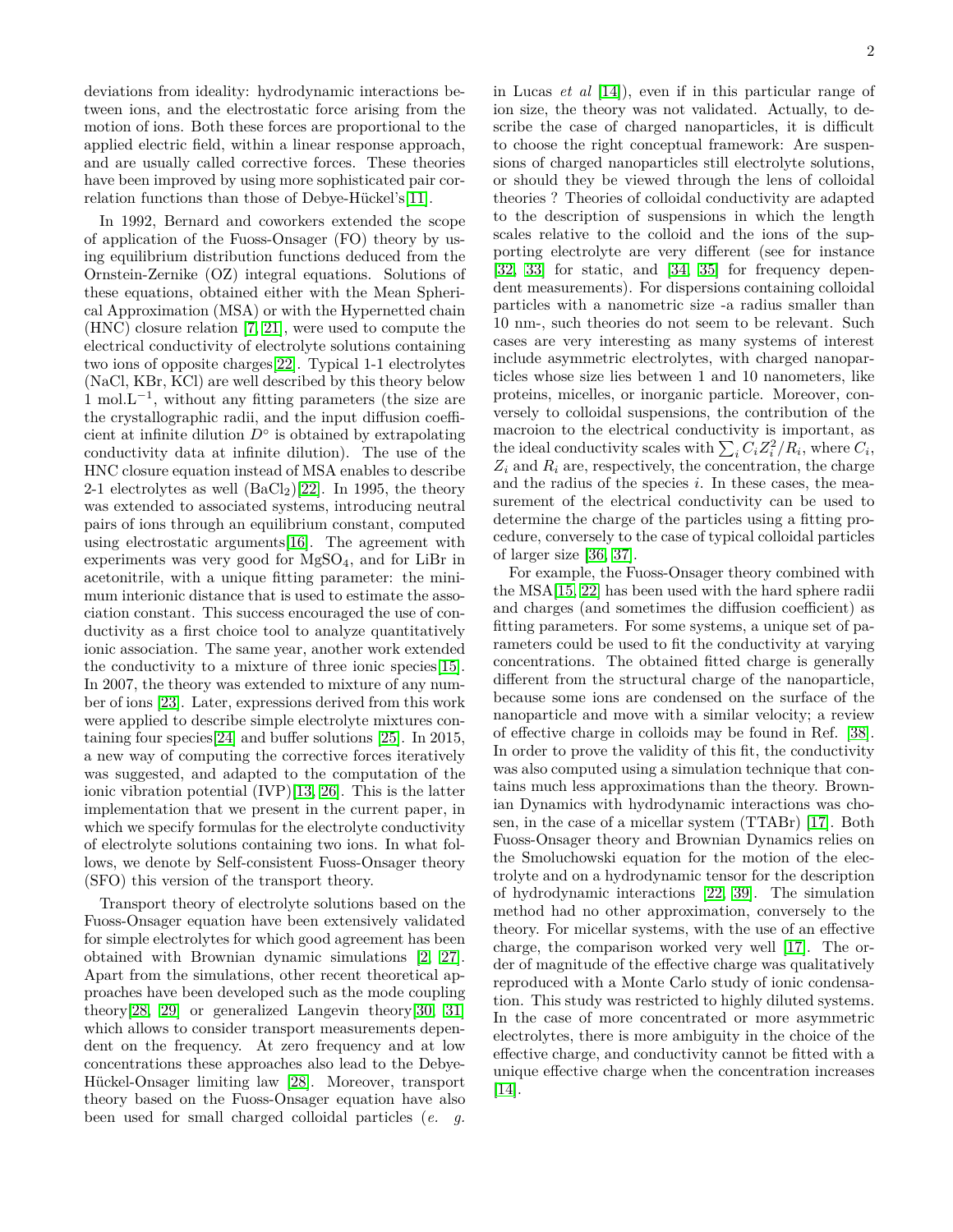There are very important cases for which the Fuoss-Onsager theory has never been validated and for which Brownian Dynamics cannot be used. First, in order to understand the origin of the effective charge and whether condensed ions significantly affect conductivity or not, the direct comparison of the theory with a more accurate simulation method for systems containing highly charged nanoparticles and condensed ions is crucial. Brownian Dynamics is not a reliable tool for such study: The random moves create strong algorithmic instabilities when there is the combination of strong attraction and strong repulsion in a system [\[40\]](#page-13-24). Secondly, Brownian Dynamics is not adapted to crowded electrolyte solutions, *i.e.* highly concentrated electrolyte solutions. This concentration regime is very important for applications, both for industrial and biological systems. Lastly, testing the validity of the theories in a large range of parameters is also crucial to get more quantitative arguments when specific ion effects are at play. Indeed, the many indications that ion-specific effect beyond ionic size can play a major role in electrolyte behavior will be better understood once the predictions of the primitive models are properly quantified. We have worked in our group on the adaptation of a recent mesoscopic simulation methodology, called Multiparticle Collision Dynamics (MPCD), to electrolyte solutions [\[41](#page-13-25)[–43\]](#page-13-26). MPCD does not show any of the limitations of Brownian Dynamics. It is moreover also well suited to confined electrolyte solutions. MPCD allows: (1) to obtain the exact structure of a given model of the electrolyte solution, as would do a Monte Carlo simulation, (2) to account both for hydrodynamic and electrostatic couplings consistently (contrarily to the Fuoss-Onsager theory, it does not separate these effects into independent contributions). Another advantage of MPCD compared to Brownian dynamics is that it does not decompose hydrodynamics interactions in pairwise additive terms: The MPCD algorithm conserves momentum while creating fluctuations, and it is thus equivalent to a Navier-Stokes solver with thermal noise. This makes MPCD valid at high volume fractions and suited to the computation of transport coefficients of solutes[\[44,](#page-13-27) [45\]](#page-13-28).

In this article, we explore electrolytes at the frontiers of the colloidal domain. For systems containing charged nanoparticles, we evaluate the ability of electrolyte theories to describe their dynamic properties. By electrolyte theories, we mean Fuoss-Onsager transport theory combined with Ornstein-Zernike integral equations, with MSA or HNC closures. Our validation procedure is based on a comparison with simulations. We use Multiparticle Collision Dynamics simulations as a benchmark. We first compare the simulation with the theory in conditions for which the theory has been rigorously compared with experimental results, and is known to be valid. For a particular case of charged nanoparticles, the tungstosilicate ion, that is a polyoxometalate ion, we compare the validated theory with recent experimental data. Finally, we discuss a singular transport behavior in suspensions of highly charged but small nanoparticles, where coun3

terions diffuse faster as the nanoparticle concentration increases.

## **II. METHODS**

## **A. Fuoss-Onsager transport theory of the electrical conductivity**

## *1. Framework of the Fuoss-Onsager theory*

The electrical conductivity is a collective transport coefficient of charged systems. It is defined as the ratio of the total charge flux over the applied electric field. In order to compute the charge flux in electrolyte solutions, Fuoss and Onsager assumed that the velocities of ions are overdamped so that fluctuations of their velocities do not need to be explicitly included[\[18–](#page-13-3)[20\]](#page-13-4). Therefore, ions of the same type  $\alpha$  move with the same velocity  $\mathbf{v}_{\alpha}$ . In order to derive the value of  $\mathbf{v}_{\alpha}$ , Newton's first law is expressed:

$$
m_{\alpha} \frac{\partial \mathbf{v}_{\alpha}}{\partial t} = e_{\alpha} \mathbf{E} - \xi_{\alpha} (\mathbf{v}_{\alpha} - \mathbf{v}_{water}) + \mathbf{F}_{\alpha}^{hyd} + \mathbf{F}_{\alpha}^{rel} \quad (1)
$$

where  $m_{\alpha}$  is the mass of ion  $\alpha$ ,  $e_{\alpha} = z_{\alpha}e$  with *e* the elementary charge is its charge.  $\xi_{\alpha}$  is the individual friction on the ion  $\alpha$ ,  $\xi_{\alpha} = k_B T / D_{\alpha}^{\circ}$ , where  $D_{\alpha}^{\circ}$  is the selfdiffusion coefficient at infinite dilution of ion *α*, *T* the temperature and  $k_B$  the Boltzmann constant. The Fuoss-Onsager theory introduces four types of forces acting on ions. The first two forces, $e_{\alpha}$ **E** and  $-\xi_{\alpha}(\mathbf{v}_{\alpha} - \mathbf{v}_{water})$ , are one-body forces on individual ions moving under the presence of an electric field **E**, and slowed down by a dissipative friction force due to the solvent. These two forces determine the ideal conductivity, *i.e.* the conductivity at infinite dilution, without any interactions between ions. As mentioned in the introduction, interactions between ions play a role even at very low concentration, and correcting forces, namely  $\mathbf{F}_{\alpha}^{hyd}$  and  $\mathbf{F}_{\alpha}^{rel}$ , need to be included to account for the deviations from the ideal behavior.  $\mathbf{F}_{\alpha}^{hyd}$  is the effective force arising from hydrodynamic interactions with all the other ions, and  $\mathbf{F}_{\alpha}^{rel}$  is the effective force arising from direct interactions between ions (such as electrostatic interactions). After a characteristic relaxation time scale, usually called the inertial time  $\tau_{inertial} = m_{\alpha}D_{\alpha}^{\circ}/k_BT$ , the velocities of ions in the reference frame of the solvent reach stationary values and become

<span id="page-2-0"></span>
$$
\mathbf{v}_{\alpha} = \frac{D_{\alpha}^{\circ}}{k_{B}T} \left( e_{\alpha} \mathbf{E} + \mathbf{F}_{\alpha}^{rel} \right) + \delta \mathbf{v}_{\alpha}^{hyd} \tag{2}
$$

where  $\delta \mathbf{v}_{\alpha}^{hyd} = (D_{\alpha}^{\circ}/k_BT) \mathbf{F}_{\alpha}^{hyd}$ .

The electrical conductivity  $\chi$  of the solution depends on the ionic velocities, on the ionic concentrations and on the ionic charges through the Ohm law. The determination of  $\delta v_\alpha^{hyd}$  and  $\mathbf{F}_\alpha^{rel}$  is thus the key step to compute the electrical conductivity.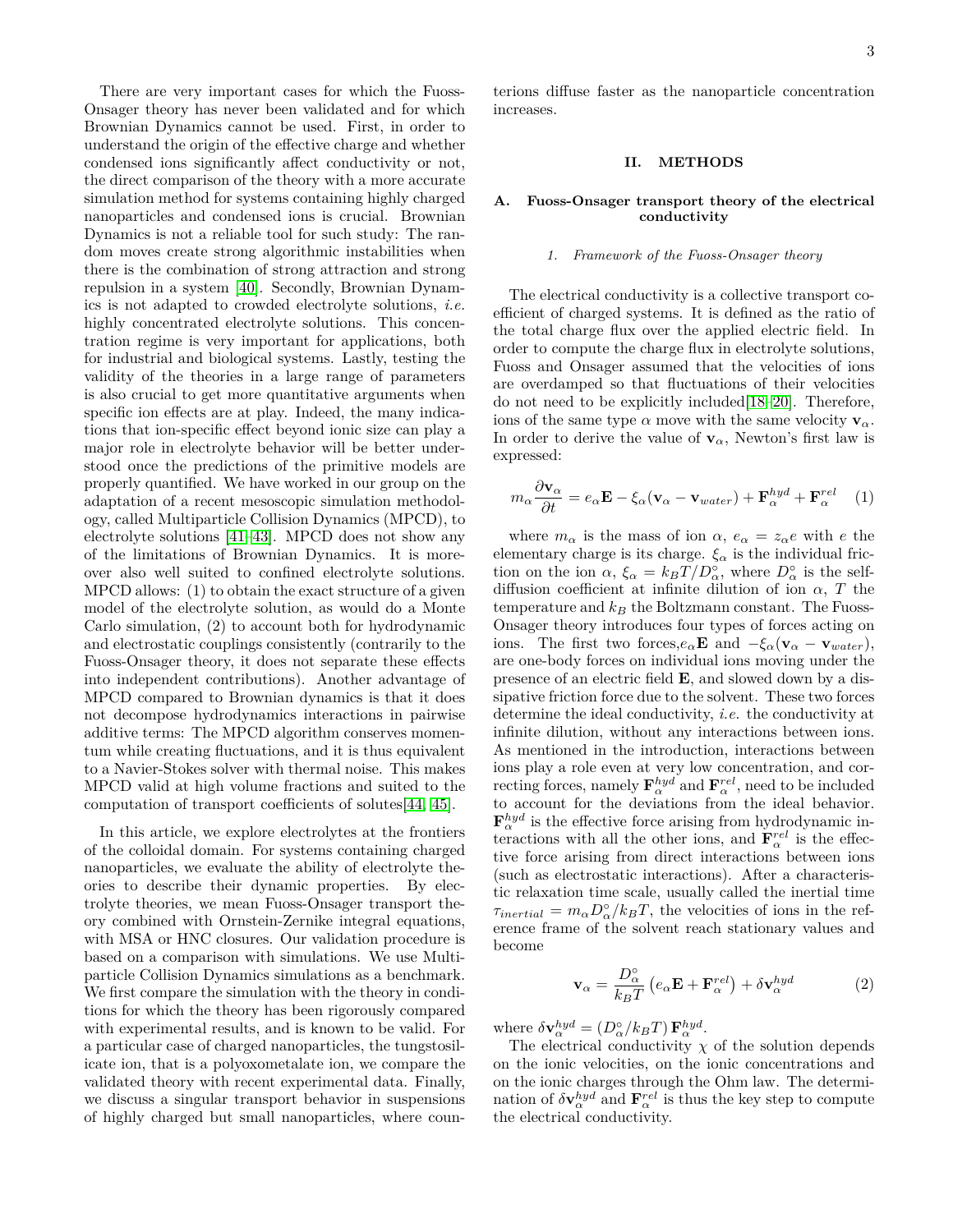## *2. Hydrodynamic correction to the ionic velocity*

The hydrodynamic velocity correction  $\delta \mathbf{v}_{\alpha}^{hyd}$  can be understood through an analogy with electroosmosis. This term is often called the electrophoretic correction. Around a central ion, the ionic environment is globally charged, with a charge opposite to that of the central ion. The size of the charged volume around an ion is of the order of the Debye length. Within this volume, in the presence of an electric field, the electric forces on the fluid leads to an electroosmotic flow in the frame of the individual ion. This flow imposes a dragging force on the central ion. This is the origin of hydrodynamic corrections to the electrical conductivity. This electroosmotic flow can be approximated by a sum of pairwise hydrodynamic interactions, themselves approximated using the Oseen tensor [\[39\]](#page-13-23) between charged points:

$$
O(r) = \frac{1}{8\pi\eta r}(1 + \frac{r \otimes r}{r^2}),
$$
 (3)

where  $\eta$  is the solvent dynamic viscosity, **1** is the unit tensor. **r** is a vector between a point where an electric force is applied to the fluid and another point where the fluid velocity is computed, *r* being the distance between these two points.

To compute  $\delta \mathbf{v}_{\alpha}^{hyd}$  using the Oseen tensor, a mean field treatment is chosen. The equilibrium 2-body distributions are used to describe the force distribution in the fluid. As a first approximation, the force at each point is taken equal to the external force  $e_{\beta}$ **E** on the ions due to the electric field **E** times the ion density:

$$
\delta \mathbf{v}_{\alpha}^{hyd} = -\sum_{\beta} n_{\beta} \int_{\mathbf{V}} h_{\alpha\beta}^{\circ}(r) \mathbf{O}(\mathbf{r}) e_{\beta} \mathbf{E} \, \mathrm{d}\mathbf{r}
$$
 (4)

where **V** is the volume of the solution,  $h^{\circ}_{\alpha\beta}(r)$  is the total pair distribution function between ions of types *α* and *β* at equilibrium, and  $n<sub>α</sub>$  is the concentration of  $α$  ions. Then, by performing the angular integration we get

<span id="page-3-0"></span>
$$
\delta \mathbf{v}_{\alpha}^{hyd} = \sum_{\beta} n_{\beta} H_{\alpha\beta} e_{\beta} \mathbf{E}
$$
 (5)

with

$$
H_{\alpha\beta} = \frac{2}{3\eta} \int_0^\infty r h_{\alpha\beta}^\circ(r) \, \mathrm{d}r,\tag{6}
$$

This restriction on the forces is only valid when the solution is diluted. For concentrated solutions the interactions between ions must also be taken into account to describe the forces acting on the ions. To this end, we added the forces  $\mathbf{F}_{\beta}^{rel}$  to the external forces  $e_{\beta}$ **E** in the eq. [\(5\)](#page-3-0) for  $\delta v_\alpha^{hyd}$ , through a numerical iterative procedure (see Ref. [\[13,](#page-12-11) [26\]](#page-13-10) for more details).

Interestingly, when  $\mathbf{F}_{\beta}^{rel}$  is ignored, the hydrodynamic effect within this theory only depends on the equilibrium

distribution  $h^{\circ}_{\alpha\beta}(r)$ . In that sense, it is similar to an effective or mean force. Therefore, the next important element of the theory is a set of equations to get the equilibrium structure. For the primitive model of electrolyte solutions, integral equations are well suited, and will be described in a subsequent part of the paper. Equilibrium structures computed by simulations can also be used, although for systems with long range correlations, the size of the simulation box may not be sufficient to compute the integral of equation [\(5\)](#page-3-0).

# *3. Effective force arising from direct interactions between ions*

At equilibrium, the ionic atmosphere around a given ion is spherically symmetric. This symmetry brakes when an electric field is applied, because of the constant flux of ions in the frame of the central ion. This in turn creates an effective force, which is a dynamical effective force. This effective force is often assumed to result from electrostatic forces, and is called the electrostatic relaxation force. It slows down the motion of ions, and thus decreases the conductivity. We use Onsager methodology to evaluate this force [\[18\]](#page-13-3). In this framework, the perturbations of the total correlation functions and of the internal electric field are computed. The total correlation functions  $h^{\circ}_{\alpha\beta}$ , defined at equilibrium, become the anisotropic functions  $h_{\alpha\beta}(\mathbf{r})$  (=  $h_{\alpha\beta}^{\circ}(r) + h_{\alpha\beta}'(\mathbf{r})$ ). The dynamics of  $h'_{\alpha\beta}(\mathbf{r})$  is described theoretically by a diffusion equation, analogous to the Smoluchowski diffusion equation[\[46\]](#page-13-29). Poisson equation couples the perturbation of the total correlation function  $h'_{\alpha\beta}$  to the perturbation of the electric field. These functions  $h'_{\alpha\beta}(\mathbf{r})$  depend on the individual mobilities of ions, and are therefore nonequilibrium quantities.

For a binary electrolyte, i.e. an electrolyte made of one cation  $\alpha$  and one anion  $\beta$ , the functions  $h'_{\alpha\beta}$  are in the dilute range proportional to  $(D_{\alpha}^{\circ}e_{\alpha} - D_{\beta}^{\circ}e_{\beta})/k_BT$ [\[18\]](#page-13-3). In comparison with the eq. [\(2\)](#page-2-0), we note that  $(D_{\alpha}^{\circ}e_{\alpha}\mathbf{E} - D_{\beta}^{\circ}e_{\beta}\mathbf{E})/k_BT$  is actually the speed difference **v**<sub>*α*</sub> − **v**<sub>*β*</sub> when the ions *α* and *β* can be considered ideal (*i.e.* when the terms  $\mathbf{F}^{rel}$  and  $\delta \mathbf{v}^{hyd}$  can be neglected). When the solutions are concentrated and when they contain highly charged ions, these terms become important. Consequently, in order to better evaluate the electrostatic relaxation forces, it is necessary to consider that the functions  $h'_{\alpha\beta}$  are proportional to the velocity differences  $\mathbf{v}_{\alpha} - \mathbf{v}_{\beta}$ , taking into account the relaxation and hydrodynamic corrections as in eq. [\(2\)](#page-2-0). Therefore, the electrostatic relaxation force **F** *rel* depends on the equilibrium 2-body distributions, such as the hydrodynamic correction. It also scales with  $1/\eta$  (as far as individual mobilities scale like this, where Stokes friction dominates over other friction mechanisms, such as Enskog friction). This approach was first introduced to describe the conductivity of associated salts and of dilute non-aqueous solutions [\[47,](#page-13-30) [48\]](#page-13-31). Recently, we have used this formalism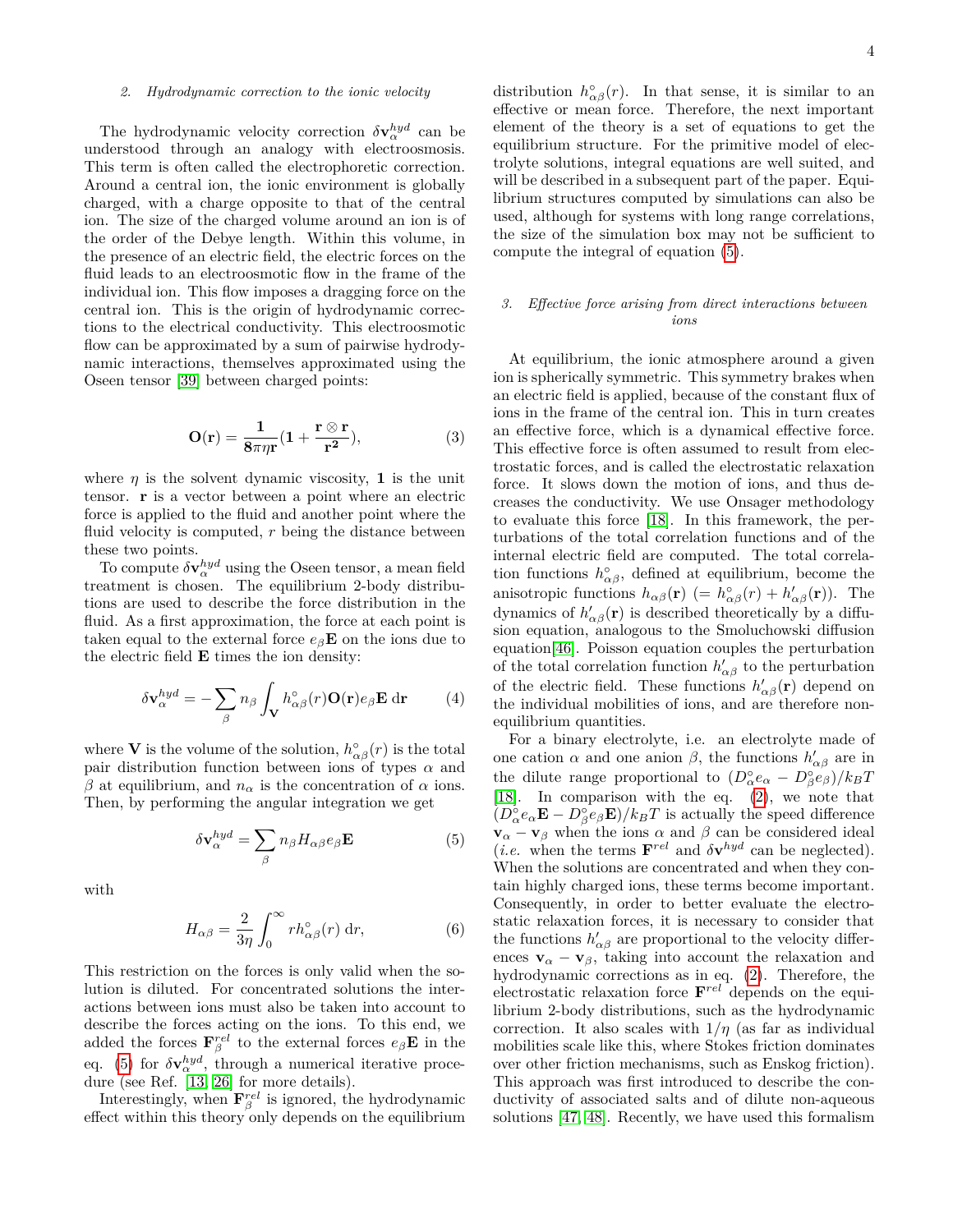to describe, from the MSA theory, the electroacoustic signal [\[26\]](#page-13-10), called the Ionic Vibration Potential.

Once the non equilibrium total correlation functions  $h'_{\alpha\beta}(\mathbf{r})$  are determined, the electrostatic relaxation force reads:

<span id="page-4-1"></span>
$$
\mathbf{F}_{\alpha}^{rel} = \sum_{\beta} \int_{\mathbf{V}} -\nabla V_{\alpha\beta}(r) n_{\beta} h'_{\alpha\beta}(\mathbf{r}) \mathrm{d}\mathbf{r}
$$
 (7)

In the case of the conductivity of a binary electrolyte, the relaxation forces of the two types of ions are equals:  $\mathbf{F}_{\alpha}^{rel} = \mathbf{F}_{\beta}^{rel}$ . This simplification allows to obtain an explicit expression of these forces in terms of integrals dependent on the equilibrium correlation functions  $h^o_{\alpha\beta}(r)$ . This expression is

$$
\mathbf{F}_1^{rel} = -\frac{K}{1+K} \tag{8}
$$

where

$$
K = \mathcal{I} \frac{n_{\alpha} e_{\alpha} u_{\alpha}^{*} + n_{\beta} e_{\beta} u_{\beta}^{*}}{3 \epsilon_{0} \epsilon_{r} \left( D_{\alpha}^{\circ} + D_{\beta}^{\circ} \right)} \int_{\sigma}^{\infty} r h_{\alpha}^{\circ}(\mathbf{r}) \exp\left(-\kappa_{q} r\right) d\mathbf{r}
$$
\n
$$
(9)
$$

with

$$
u_{\alpha}^{\star} = e_{\alpha} \frac{D_{\alpha}^{\circ}}{k_B T} + n_{\alpha} e_{\alpha} H_{\alpha \alpha} + n_{\beta} e_{\beta} H_{\alpha \beta} \tag{10}
$$

and

$$
\mathcal{I} = i_0(\kappa_q \sigma) - \frac{4\pi\epsilon_0\epsilon_r k_B T}{e_\alpha e_\beta} \kappa_q \sigma^2 i_1(\kappa_q \sigma) \tag{11}
$$

with

$$
i_0(\kappa_q \sigma) = \frac{\sinh(\kappa_q \sigma)}{\kappa_q \sigma}
$$

$$
i_1(\kappa_q \sigma) = \frac{\cosh(\kappa_q \sigma)}{\kappa_q \sigma} - \frac{\sinh(\kappa_q \sigma)}{(\kappa_q \sigma)^2}
$$
(12)

and

$$
\kappa_q^2 = \frac{1}{\epsilon_0 \epsilon_r k_B T} \frac{n_\alpha e_\alpha^2 D_\alpha^\circ + n_\beta e_\beta^2 D_\beta^\circ}{D_\alpha^\circ + D_\beta^\circ} \tag{13}
$$

where  $\sigma$  is the minimum distance of approach between ions of types  $\alpha$  and  $\beta$ ,  $\varepsilon_0$  is the permittivity of vacuum,  $\varepsilon_r$ the relative permittivity if the solvent (here pure water).

When the electrolyte solution contains more than two types of ions,  $\mathbf{F}_{\alpha}^{rel}$  is computed using an iterative approach [\[13\]](#page-12-11).

## **B. Determination of the equilibrium correlation functions from integral equations**

# *1. Primitive model of electrolyte solutions*

The equilibrium structure of the electrolyte solution depends both on the model and on the theory used to

"solve" it. Within the so-called "primitive model" (PM) of electrolyte solutions, the molecular nature of the solvent is ignored, and the latter is replaced by a continuum solely characterized by its dielectric permittivity  $\varepsilon = \varepsilon_0 \varepsilon_r$ . In the present article, we study

- (i)  $1 1$  electrolyte solutions through the restricted primitive model, with microions of same size (diameter  $\sigma$ ), same charge ( $e_{+/-}$  = +/−1*e*), number of ions  $N_{+/-} = N$ , and in a volume *V*, such that the number densities are  $n_{+/-} = (N_{+/-})/V$ ,
- (ii) dispersions of monodisperse positively charged nanoparticles (typically micelles or globular proteins) modelled as a system of *N* hard spheres of diameter  $\sigma_{NP}$  and charge  $e_{+} = Ze$ , surrounded by smaller monovalent counterions  $(e_-= -1e)$ . Overall charge neutrality of the dispersion implies  $Zn_{+} - n_{-} = 0.$

The pair interaction potential between ions of types *α* and *β* is:

<span id="page-4-0"></span>
$$
\begin{cases}\nV_{\alpha\beta}(r) = \frac{e_{\alpha}e_{\beta}}{4\pi\varepsilon_0\varepsilon_r} \frac{1}{r} & \text{for } r > \frac{1}{2}(\sigma_{\alpha} + \sigma_{\beta}) \\
V_{\alpha\beta}(r) = \infty & \text{for } r < \frac{1}{2}(\sigma_{\alpha} + \sigma_{\beta})\n\end{cases} (14)
$$

In what follows, the characteristic electrostatic length scale, the Bjerrum length  $l_b = e^2/(4\pi\varepsilon_0\varepsilon_r k_BT)$ , is equal to 0*.*71 nm, corresponding to water at room temperature.

#### *2. Integral equation approach*

It has been proven that pair distribution functions are unambiguously related to a model (or a set of effective pair potentials between particles) [\[49,](#page-13-32) [50\]](#page-13-33). In practice, the structure/potential relationship is based on fluid integral equations for the pair structure, which are based on the Ornstein-Zernike (OZ) equation, and approximate closure relations[\[7\]](#page-12-6). Analytical expressions of the total pair distribution function between ions of types *α* and β,  $h^{\circ}_{\alpha\beta}(r) = g_{\alpha\beta}(r) - 1$ , can be derived by combining the OZ equation with the Mean Spherical Approximation (MSA). The OZ equation reads

$$
h_{\alpha\beta}^{\circ}(r) = c_{\alpha\beta}^{\circ}(r) + \sum_{\gamma} n_{\gamma} \int_{\mathbf{V}} c_{\alpha\gamma}^{\circ}(s) h_{\gamma\beta}^{\circ}(|\mathbf{r} - \mathbf{s}|) \, \mathrm{d}\mathbf{s} \tag{15}
$$

where  $c_{\alpha\beta}(\mathbf{r})$  is the direct correlation function between  $\alpha$ and  $\beta$ . For distances higher than the minimal distance of approach between ions, the direct correlation function reads in the case of the primitive model in the MSA:

$$
c_{\alpha\beta}^{\circ} = -\frac{V_{\alpha\beta}}{k_B T} \tag{16}
$$

For distances smaller than the minimal distance of approach, the closure  $h^{\circ}_{\alpha\beta} = -1$  is assumed.

Within the MSA, the integrals used to compute the electrical conductivity of the solutions from the Fuoss-Onsager theory described in the previous section can be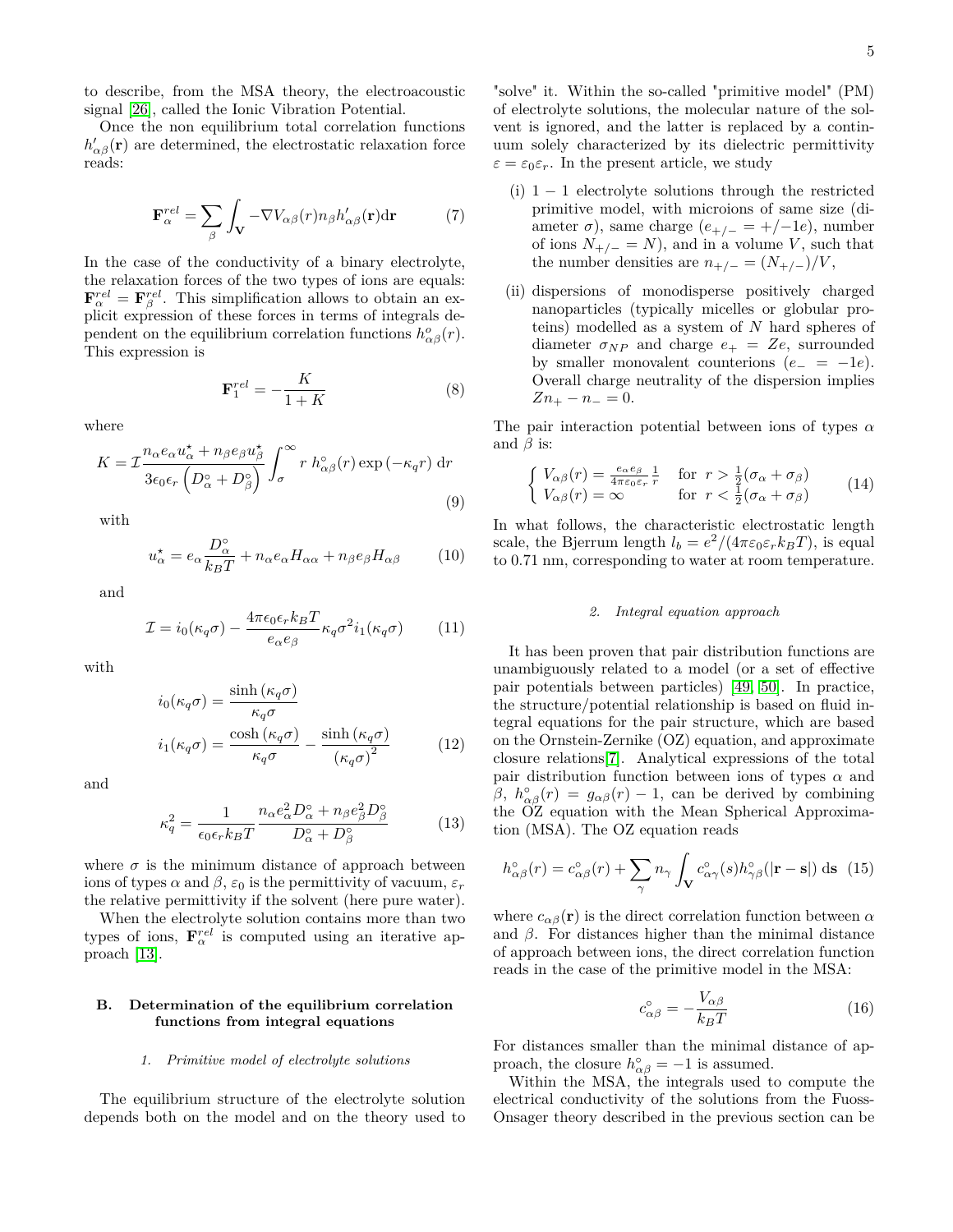derived semi-analytically. Then, explicit expressions of the hydrodynamic integrals, necessary to compute  $\delta \mathbf{v}_{\alpha}^{hyd}$ with eq. [\(5\)](#page-3-0), have been given previously (eq. (5) of Durand-Vidal *et al*[\[17\]](#page-13-2)). In the same way, semi-analytic expressions of the integrals involved in the evaluation of the relaxation forces can be deduced.

The MSA is a linearised theory that is particularly suitable when the interaction potential is small compared to  $k_B T$ . However, it is known that MSA does not lead to quantitative predictions of the pair correlation functions for highly charged particles. To determine if the charge is low enough for the MSA to be valid, a simple condensation criterion can be used: we should have  $Zl_b/R < 1$ , where  $l_b$  is the Bjerrum length [\[38\]](#page-13-22). For instance, a particle of radius  $R = 1$  nm and charge  $Z = 20$  in water at room temperature with  $l_b \simeq 0.7$  nm is considered as highly charged. In this study, we thus also used a numerical estimation of the correlation functions, based on the OZ equation, with the HyperNetted Chain (HNC) equation as a closure[\[21\]](#page-13-5). This more accurate level of theory is expected to be appropriate for Coulombic systems, even at relatively high electrostatic coupling. The HNC closure reads:

$$
g_{\alpha\beta}(r) = \exp[-V_{\alpha\beta}(r)/k_{\rm B}T + h^{\circ}_{\alpha\beta}(r) - c^{\circ}_{\alpha\beta}(r)] \quad (17)
$$

At high packing fractions of charged nanoparticles, where hard core correlations between nanoparticles become predominant, the HNC closure usually fails to describe faithfully the correlation functions and may be improved by including an estimate of the *bridge* function [\[51\]](#page-13-34). However, for all the systems investigated here, we could not detect any significant differences between the structure predicted by HNC and that deduced from the numerical simulations. Therefore we did not use any bridge function.

Nevertheless, solving OZ and HNC numerically can be a non trivial task. Several numerical instabilities appear, in particular at low electrolyte concentration, when screening is less important and interactions are at longer range [\[52\]](#page-13-35). Divergence issues can be avoided by increasing progressively the charge of the species. For a few systems, we could not get results with this method, and therefore we used the distribution functions from the simulations as input of the Fuoss-Onsager transport theory.

In summary, our theoretical approach deals with two components. First, the equilibrium correlation functions are obtained from the OZ equations, solved with the MSA or HNC closure relation. These correlations are used within a Fuoss-Onsager (FO) treatment of hydrodynamic and electrostatic corrections to the ideal electrical conductivity. Moreover, in this study, we take into account, in a self-consistent way, deviations from the ideal behavior to evaluate the relaxation force. To distinguish this application of the FO theory from the one previously used [\[22\]](#page-13-6), we call this new approach Self-consistent Fuoss-Onsager (SFO). Depending on the choice of the closure relation, we will refer in what follows either to MSA-SFO, or to HNC-SFO. The parameters required to

compute the electrical conductivity from MSA-SFO or HNC-SFO are the ionic concentrations, the self-diffusion coefficients of ions at infinite dilution, the diameters and the charges of ions.

## **III. MULTIPLE PARTICLE COLLISION DYNAMICS**

Multiparticle Collision Dynamics, MPCD, is the most adapted technique to test the validity of the approximations of the aforementioned theories (MSA-SFO or HNC-SFO theories) as it accounts both for hydrodynamic couplings between ions and for electrostatic interactions. It is an explicit solvent method, although the solvent is the simplest one: it is a low density fluid where momentum is transported through ballistic motions and collisions between fluid particles [\[44,](#page-13-27) [45\]](#page-13-28). This fluid can be coupled to solute particles in various ways. For asymmetric electrolytes, we recently proposed to couple the dynamics of the charged nanoparticles to the fluid using an explicit fluid/nanoparticle interface on which the fluid is reflected, while small ions are described very similarly to MPCD fluid particles [\[42\]](#page-13-36).

## **A. MPCD algorithms**

## *1. Case of a pure MPCD fluid*

The fluid in MPCD is represented by point-like particles. Their positions and velocities evolve in two steps [\[45\]](#page-13-28). In the *streaming step*, positions and velocities of each fluid particle *i* are propagated by integrating Newton's equations of motion :

<span id="page-5-1"></span>
$$
\mathbf{r}_i(t + \delta t_c) = \mathbf{r}_i(t) + \mathbf{v}_i(t)\delta t_c \tag{18}
$$

where  $\mathbf{r}_i$ ,  $\mathbf{v}_i$  are respectively the position and the velocity of particle *i*; and  $\delta t_c$  is the time step. A second step, the *collision step*, enables local momentum exchanges between the fluid particles. The simulation box is partitioned into cubic cells, called collision cells. A randomly oriented axis is defined for each collision cell, and the velocities of fluid particles relative to the velocity of the center of mass of the cell are rotated by an angle  $\alpha$  around this axis:

<span id="page-5-0"></span>
$$
\mathbf{v}_i(t + \delta t_c) = \mathbf{v}_{c.o.m}^{cell}(t) + \mathcal{R}_{\alpha}[\mathbf{v}_i(t) - \mathbf{v}_{c.o.m}^{cell}(t)] \tag{19}
$$

where  $\mathcal{R}_{\alpha}$  is the rotation matrix and  $\mathbf{v}_{c.o.m}^{cell}$  the velocity of the center of mass of the cell. The angle  $\alpha$  is a fixed parameter. A random shift of the collision grid is performed at each collision step to ensure galilean invariance[\[44,](#page-13-27) [53\]](#page-13-37).

Analytical formulas for the viscosity and transport coefficients of the MPCD fluid can be derived. They depend on the number of solvent particles per cell  $\gamma$ , on the rotation angle  $\alpha$ , and on the time step  $\delta t_c$ [\[44,](#page-13-27) [45\]](#page-13-28). It is convenient to use the fluid particle mass  $m_f$  as the mass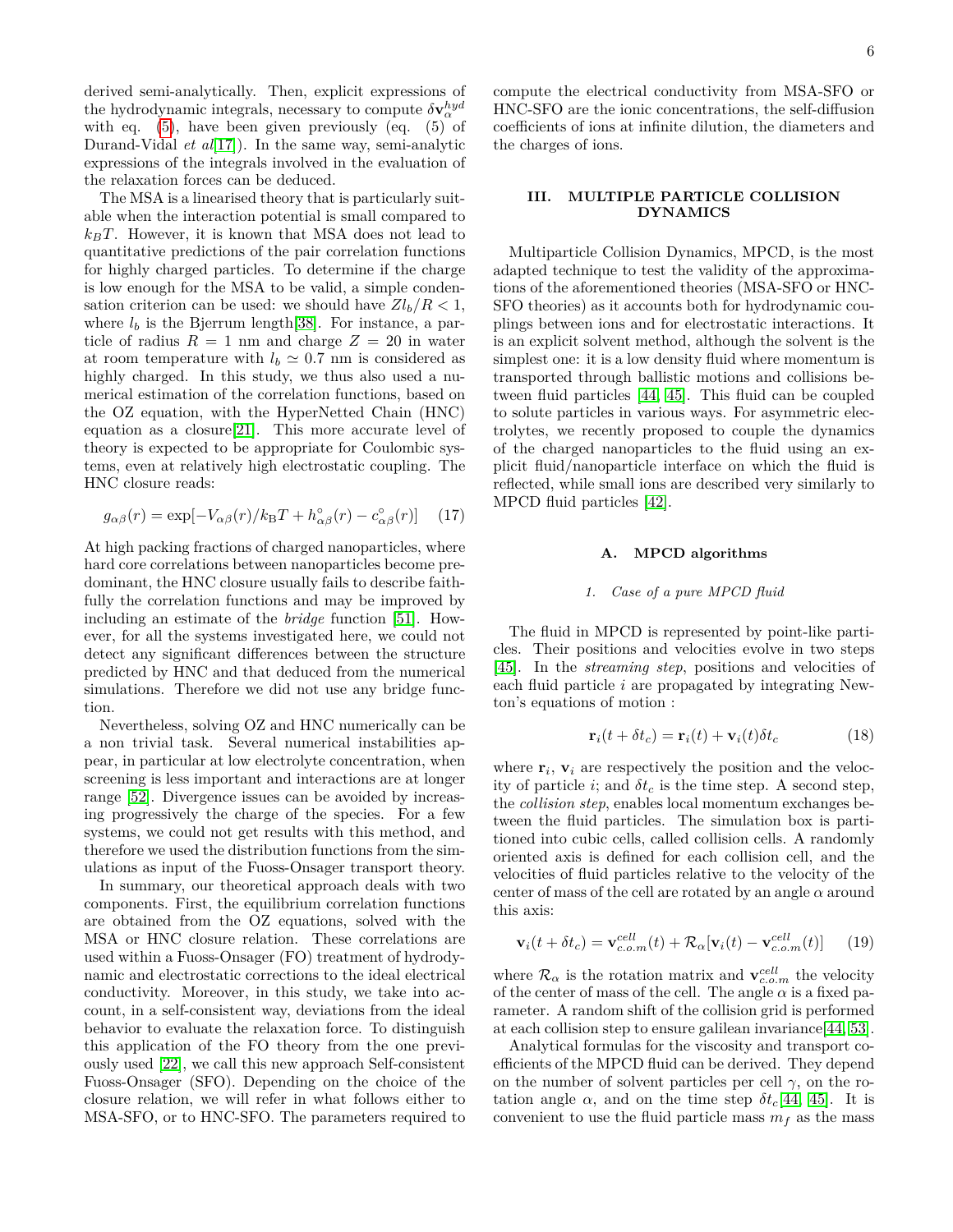unit, the size of the collision cells  $a_0$  as the length unit, and  $k_B T$  as the energy unit. The time unit is then

$$
t_0 = a_0 \sqrt{\frac{m_f}{k_B T}}.\t(20)
$$

# *2. Embedded particles in the MPCD bath: Collisional Coupling*

Within the *collisional coupling* scheme, solute particles interact with each other through a classical force field, and participate to the collision step with solvent particles. They have a mass larger than fluid particles. In the collision step, the velocities of all solvent and solute particles in each collision cell are thus updated following Eq. [\(19\)](#page-5-0). In the streaming step, the positions of solvent fluid particles are updated following Eq. [\(18\)](#page-5-1), whereas the position  $\mathbf{R}_j$  and velocity  $\mathbf{V}_j$  of solute *j* are propagated with the velocity Verlet algorithm often used in standard Molecular Dynamics (MD) simulations. The force between solute particles is derived from their interaction potential. Details about this simulation scheme can be found in several reviews [\[44,](#page-13-27) [54\]](#page-13-38).

The clear advantage of this coupling method is that it is very efficient from the computational point of view. One drawback is that, as we showed in a recent article [\[43\]](#page-13-26), the hydrodynamic radius *ahyd* of solute particles is almost constant at the scale of the MPCD collision cell size  $a_0$ , of the order of  $0.3a_0$ . In the case where the hydrodynamic radius of the real solute is known, this constraint imposes the size of the MPCD cell in physical units, for instance in nanometers. For a given structural model of the solute (for instance the radius for a hard sphere model of solutes, or the size parameter of a purely repulsive short ranged interaction potential), the resolution of the MPCD cells relative to the size of the particles is then imposed. Also, the relatively small value of the hydrodynamic radius compared to the collision cell might lead to artefacts if the hydrodynamic radius is equal to the structural radius. In this case, two or more solute particles can be located in the same MPCD collision cell at the same time, which yields to an underestimation of the diffusion coefficient of the solute. In the case where the structural diameter of ions is the size parameter  $\sigma_{WCA}$  of a purely repulsive Week-Chandler-Andersen (WCA) interaction potential, we have shown in our previous study [\[43\]](#page-13-26) that the best set of parameters correspond to  $\sigma_{WCA} = 1.5a_0$ . This set of constraints  $(\sigma_{WCA} = 1.5 \text{ a}_0 \text{ and } a_{hyd} = 0.3 \text{ a}_0)$  is not a technical problem for the current study, as it is straightforward to change independently the values of the structural and of the hydrodynamic radii within the theories.

## *3. Stochastic Reflection rules*

Another family of coupling methods between the MPCD fluid and solutes intends to reproduce no-slip boundary conditions at the surface of the solute (or of a wall). This condition is a better representation of solutes as colloids or nanoparticles, since attractive shortranged interactions with the solvent are expected to stick solvent molecules at the surface of the particles [\[55,](#page-13-39) [56\]](#page-13-40) in most real systems. In the present study, we used the Stochastic Reflection Rules algorithm (SRR). The SRR for solvent particles around nanoparticles was first proposed by Inoue *et al* [\[57\]](#page-13-41). It was later refined by Padding and Louis [\[55\]](#page-13-39) (we use here this latter version of the algorithm). The reader is referred to these publications for more details. Briefly, within this scheme, when a solvent particle enters a solute particle, the time and position of the impact is computed, the solvent particle is restored to this impact point and is given a random velocity obtained through a half-plane Maxwell-Boltzmann distribution. The velocity of the solute evolves to conserve linear and angular momentum. Within this methodology, it is not necessary to divide the streaming step into smaller MD steps, except if the density of solutes is important.

In the case of systems containing charged nanoparticles, counterions are attracted by the nanoparticle, so that they are concentrated close to the surface of the nanoparticles. Using a repulsive interaction potential between small ions and nanoparticles to mimic the excluded volume of the nanoparticle renders the description of the dynamics of electrostatically condensed ions challenging. In order to address this issue, we proposed in a recent article to apply Stochastic Reflection Rules to counterions in the vicinity of nanoparticles[\[42\]](#page-13-36). The same algorithm is thus used for counterions and solvent particles when they encounter a nanoparticle. This method compared very well with the more expensive use of explicit forces, and is used in the present study.

# **B. Summary of the numerical simulation methodology**

We study in this paper two families of systems: the first one contains only the small ions of a simple 1-1 electrolyte solution, and the second one contains charged nanoparticles of different charges and sizes, together with their counterions, described as small monovalent ions. In what follows, both ions of the 1-1 electrolyte solutions are described within the collision coupling rule. Where charged nanoparticles are under study, we used a mixed coupling methodology introduced in our recent article [\[42\]](#page-13-36). In this case, counterions are coupled to the solvent within the collision steps, *i.e* we use the CC algorithm for these small solutes. The nanoparticles are coupled to the solvent bath by using the Stochastic Reflection Rules mimicking no-slip boundary conditions (SRR algorithm). Counterions also interact with the nanoparticle through the SRR scheme. In all cases, periodic boundary conditions were applied to the cubic simulation box of volume  $V = L_{box}^3$ , and an Ewald summation was used to compute the Coulombic interactions of the infinite ar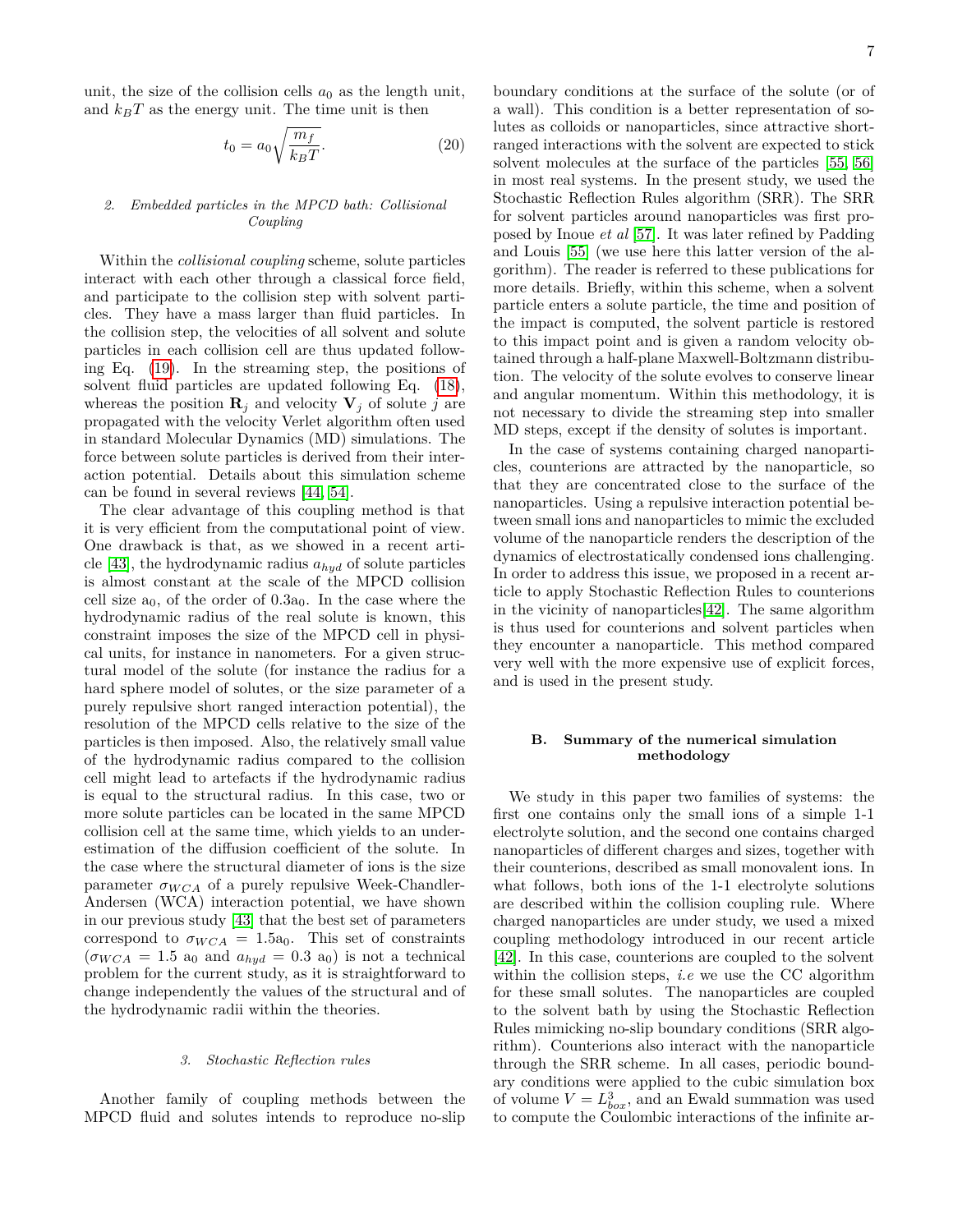ray of periodic replicae of the simulation box. We had in previous works computed the values of the self-diffusion coefficients at infinite dilution of solutes described either with the collision coupling scheme or the SRR coupling algorithms[\[42,](#page-13-36) [43\]](#page-13-26). These values are denoted by  $D_{\alpha}^{\circ}$  in what follows and are used to compute the ideal electric conductivity  $\chi^{\circ}$ .

#### **C. Parameters of MPCD simulations**

The parameters related to the solvent are chosen to reproduce hydrodynamic interactions typical of a liquid. As shown by Ripoll et al. [\[54\]](#page-13-38), simulating a liquid-like fluid while minimizing the computational cost leads to the following set of parameters:  $\{\alpha = 130^{\circ}, \gamma = 5, \delta t_c =$  $0.1t_0$ . For this choice of parameters, the kinematic viscosity of the fluid is  $\nu = 0.809 a_0^2 t_0^{-1}$ , so that the dynamic viscosity  $\eta$  is equal to 4.045  $m_f a_0^{-1} t_0^{-1}$ . The solutes coupled through the MPCD fluid during the collision steps (CC) are dynamically characterized through their mass. We chose here a mass  $M = 10m_f$ , which is twice the average mass of solvent fluid particles within a collision cell. For more discussions on this parameter, read Ripoll et al. [\[54\]](#page-13-38). In order to avoid divergence of the energy of the simulation box, the MD step *δtMD* used to integrate the equation of motion for solutes was in some cases smaller than the streaming time step  $\delta t_c$  between two collisions. Here, *δtMD* was empirically chosen based on the stability of the total energy of the system, from  $0.1\delta t_c$  to  $1\delta t_c$  depending on the system. No thermostat was used.

With these parameters for the MPCD fluid, embedded particles of mass  $M = 10 m_f$  who are coupled with the fluid within the collision step have an infinite dilution diffusion coefficient  $D^{\circ}_{\alpha}$  of 4*.*17510<sup>-2</sup>  $a_0^2 t_0^{-1}$ [\[43\]](#page-13-26). The diameter of SRR particles characterizing the stochastic reflection of the solvent is  $\sigma_{NP} = 4 a_0$ , and their mass is  $M = 150$   $m<sub>f</sub>$ , which corresponds to an infinite dilution diffusion coefficient  $D^{\circ}_{\alpha}$  of 1.0910<sup>-2</sup>  $a_0^2 t_0^{-1}$  [\[42\]](#page-13-36).

## **D. Computation of the electrical conductivity and related transport coefficients from simulation trajectories**

Transport coefficients of solutes are computed from equilibrium simulations, *i.e.* without any applied electric field, using a Kubo formula based on the autocorrelation function of the electrical current. The electrical conductivity of the system reads:

$$
\chi = \frac{1}{3k_B T V} \int_0^\infty dt \, \langle \sum_{i=1}^N e_i \mathbf{V}_i(t_0) \cdot \sum_{j=1}^N e_j \mathbf{V}_j(t_0 + t) \rangle_{t_0},\tag{21}
$$

where  $\mathbf{V}_i(t)$  is the velocity of solute particle *i* at time *t*, and *N* the total number of solute particles in the simulation box. This collective correlation function converges slowly, and is noisier than individual transport functions, such as the individual velocity autocorrelation function computed to get the diffusion coefficients. In principle, it depends on the size of the simulation box, similarly to the diffusion coefficient [\[58\]](#page-13-42). In the present study, we chose large box sizes *Lbox*, so that the finite box size correction to the diffusion coefficient  $2.837k_BT/(6\pi\eta L_{box})$ with  $\eta$  the viscosity, is lower than 3% (which means that  $2.837a_{hyd}/L_{box} < 0.03$ .

Two other transport coefficients have been computed. The fist one is the electrophoretic mobility of species  $\alpha$ , denoted by  $\mu_{\alpha}$ . It is an individual transport coefficient related to the cross-correlation of the electric current with the individual charge transport:

$$
\mu_{\alpha} = \frac{1}{3Vk_BT} \int_0^{\infty} dt \langle \sum_{i=1}^N e_i \mathbf{V}_i(t_0) \cdot e_{\alpha} \mathbf{V}_j(t_0 + t) \rangle_{t_0, j}.
$$
\n(22)

The average is made over all particles *j* of type *α*.

The second one is the Ionic Vibration Potential (IVP): It is a transport coefficient corresponding to the electric potential difference appearing in a solution in response to an applied acoustic field[\[13\]](#page-12-11). The IVP can be deduced with a good approximation from the electrical conductivity  $\chi$  and the individual mobilities  $\mu_{\alpha}$ , using the following formula:

$$
IVP = \frac{\Delta P}{\chi \rho_s} \left( n_\alpha \mu_\alpha M_\alpha^{eff} + n_\beta \mu_\beta M_\beta^{eff} \right) \tag{23}
$$

where  $\Delta P$  is the amplitude of the pressure wave corresponding to the acoustic field, and  $\rho_s$  is the density of the solution, the effective mass  $M_{\alpha}^{eff}$  is the mass of the ions, minus the mass of solvent corresponding to the ionic volume [\[13,](#page-12-11) [59\]](#page-13-43).

## **IV. RESULTS**

#### **A. Simulation and theory agree for 1-1 electrolytes**

We performed a series of simulations for a simple 1-1 electrolyte in water at ambient temperature, for various concentrations. The electrolyte is described by the restricted Primitive Model (see eq. [14\)](#page-4-0). Both ions have a structural diameter  $\sigma_{HS} = 0.25$  nm. The size of the collision cell is chosen so as to maximize hydrodynamic inter-actions [\[43\]](#page-13-26):  $a_0 = 0.66 \times \sigma_{HS} = 0.167$  nm. In this case, the hydrodynamic radius is thus  $a_{hyd} = 0.050$  nm [\[43\]](#page-13-26). The box length is kept equal to  $32a_0 = 5.3$  nm, so that the number of ions in the simulation box varies from 56 to 1188, when the concentration increases from 0*.*3 to 6*.*3 mol dm<sup>−3</sup>. For each system, 30 independent simulations are run for  $2 \times 10^5 t_0$ . The value of  $t_0$  in real units may be obtained by mapping the viscosity of the SRD fluid to that of water at room temperature. It corresponds to a physical time of 23 ns.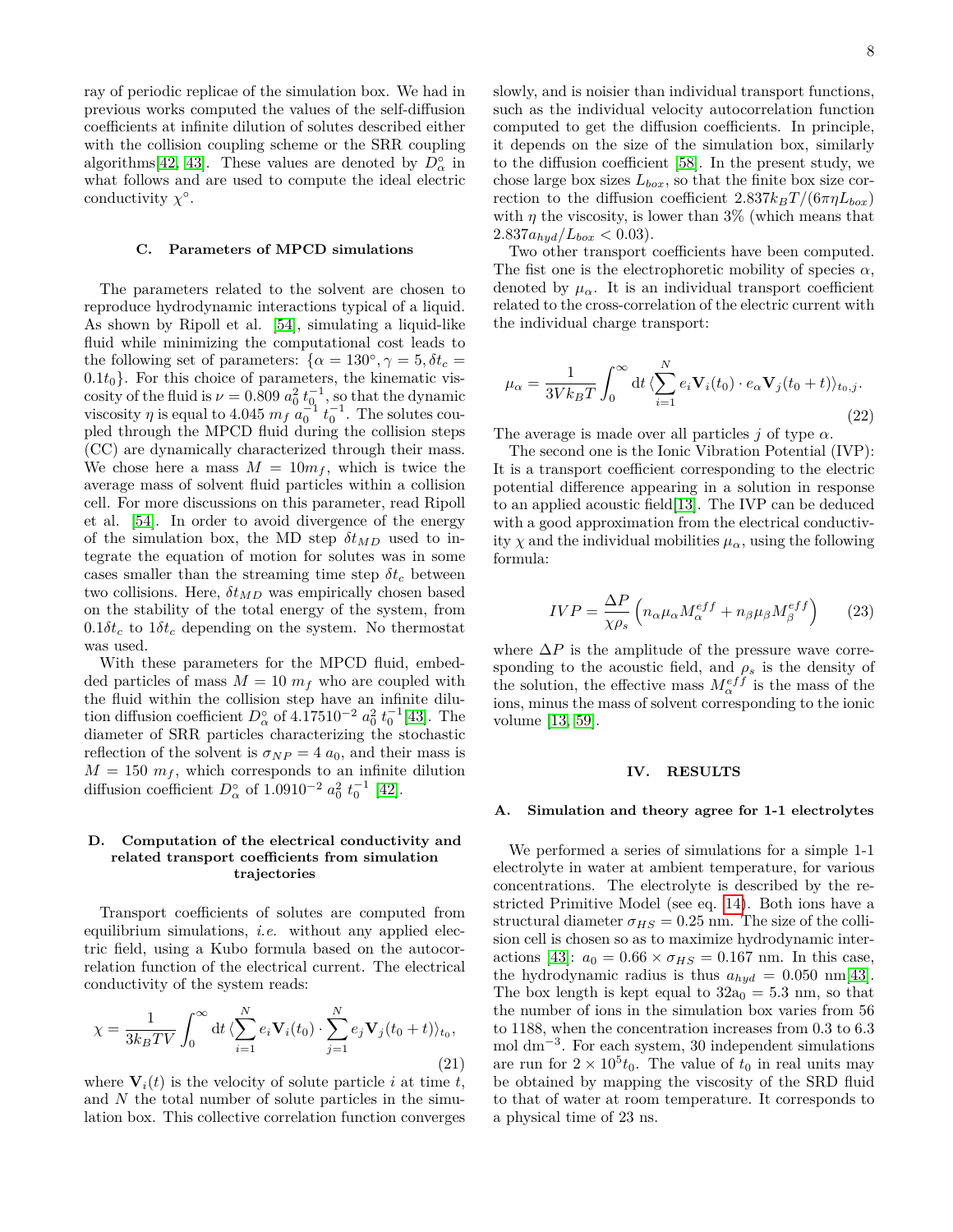Fig[.1](#page-8-0) displays the electrical conductivity divided by its ideal value as a function of the electrolyte concentration, obtained from MPCD numerical simulations and from the HNC-SFO and the MSA-SFO theories. The structural radii and self-diffusion coefficient at infinite dilution used in the SFO treatments were exactly the same as those of simulations. As discussed above, distribution functions obtained from the HNC closure are in principle the same as those obtained by numerical simulation for a given model, contrarily to those obtained by the MSA closure. Indeed, we checked that the distribution functions from HNC theory and from the simulations coincide. In principle, the SFO can thus be combined either with distribution functions from HNC or from the simulations. We have checked for several concentrations that the electrical conductivities computed in both ways agree, but we display the values obtained from HNC in Fig[.1,](#page-8-0) as the functions obtained in this way do not suffer any noise. As showed on Fig[.1,](#page-8-0) the electric conductivities computed from HNC and from MPCD agree very well on the whole concentration range. There is only a small deviation of about 4% for the very high concentration of  $6.5 \text{ mol dm}^{-3}$ .

<span id="page-8-0"></span>

**FIG. 1:** Electrical conductivity  $\chi$  of a 1 − 1 electrolyte, divided by the value at infinite dilution  $\chi^{\circ}$ , as a function of the electrolyte concentration. Open squares: MPCD simulations (error bars represent the standard deviation over 30 independent simulation runs); Open circles and diamonds: Self-consistent Fuoss-Onsager (SFO) transport theory with equilibrium correlation functions deduced from integral equations, using two closure equations: HNC (diamonds), and MSA (circles).

However, the agreement between MSA-SFO and numerical simulations is good only for concentrations smaller than 1.0 mol  $dm^{-3}$ , as shown in Fig[.1.](#page-8-0) In the existing literature, MSA-SFO and HNC-SFO were indeed proved to predict faithfully the conductivity of simple  $1 - 1$  electrolytes in this range of concentration[\[22\]](#page-13-6). MPCD also predicts the same values in this concentration domain. Our study shows that the limitations of the MSA-SFO come from the limitations of the MSA to describe equilibrium properties, and not from the SFO treatment of electrical transport. Nevertheless, the small discrepancy between HNC-SFO and MPCD at the highest investigated concentration is probably due to the SFO treatment, since the equilibrium distribution functions are the same.

# **B. HNC-SFO theory quantitatively describes solutions of nanometric ions**

## *1. Case of* 1 − 4 *electrolytes*

We turn to the important case of suspensions of nanoparticles. The size domain explored here corresponds to radii around one nanometer. There exist many synthetic polyoxometalates and other kinds of inorganic nanoparticles in this range, as well as organic materials, including small globular proteins and micellar systems. We first studied small nanoparticles, with similar size and charge as tungstosilicate anions ( $[\text{SiW}_{12}\text{O}_{40}]^{4-}$ ). The diameter of such particle is around 1 nm, and its charge is −4e.

We performed a series of simulations for this  $1 - 4$ electrolyte, for various concentrations, using the primitive model (see eq. [14](#page-4-0) for the interaction potential). Nanoparticles have a structural diameter of  $\sigma_{NP}$  = 1*.*05 nm, while counterions have a structural diameter of  $\sigma_{ci} = 0.35$  nm. The size of the collision cell is again  $a_0 = 0.77 \times \sigma_{ci} = 0.270$  nm. In this case, the hydrodynamic radius of counterions in MPCD simulations is roughly  $a_{hyd,ci} = 0.090$  nm, while the hydrodynamic radius of the nanoparticles is  $a_{hyd,NP} = 0.345$  nm [\[42,](#page-13-36) [43\]](#page-13-26). We used the same values in the theoretical treatments. The box length is kept equal to  $32 a_0 = 8.64$  nm. The number of nanoparticles in the simulation box varies from 4 to 32, corresponding to volume fractions of nanoparticles  $\phi$  from about 0.5% to 4% ( $\phi = N\pi\sigma_{NP}^3/6V$ ). This corresponds to relatively high volume fractions for conductivity experiments in nanoparticle suspensions. For each system, 30 independent simulations are run for  $2 \times 10^5 t_0$ .

In Fig. [2,](#page-9-0) the electrical conductivity as a function of the volume fraction of nanoparticles is presented. The predictions from the Self-consistent Fuoss-Onsager (SFO) theories are presented in two cases: (i) when correlation functions deduced by MSA are used, and (ii) when they are deduced by HNC. For volume fractions higher than 0*.*5%, the SFO theory predicts conductivity values that are significantly smaller with MSA than with HNC. This discrepancy is not surprising as MSA is not expected to work at high concentration. For the largest density, the difference between MSA and HNC results is of about 20%. Nevertheless, the use of MSA integral equations, which yield semi-analytical formulas that are much easier to implement, does not seem to be a limitation up to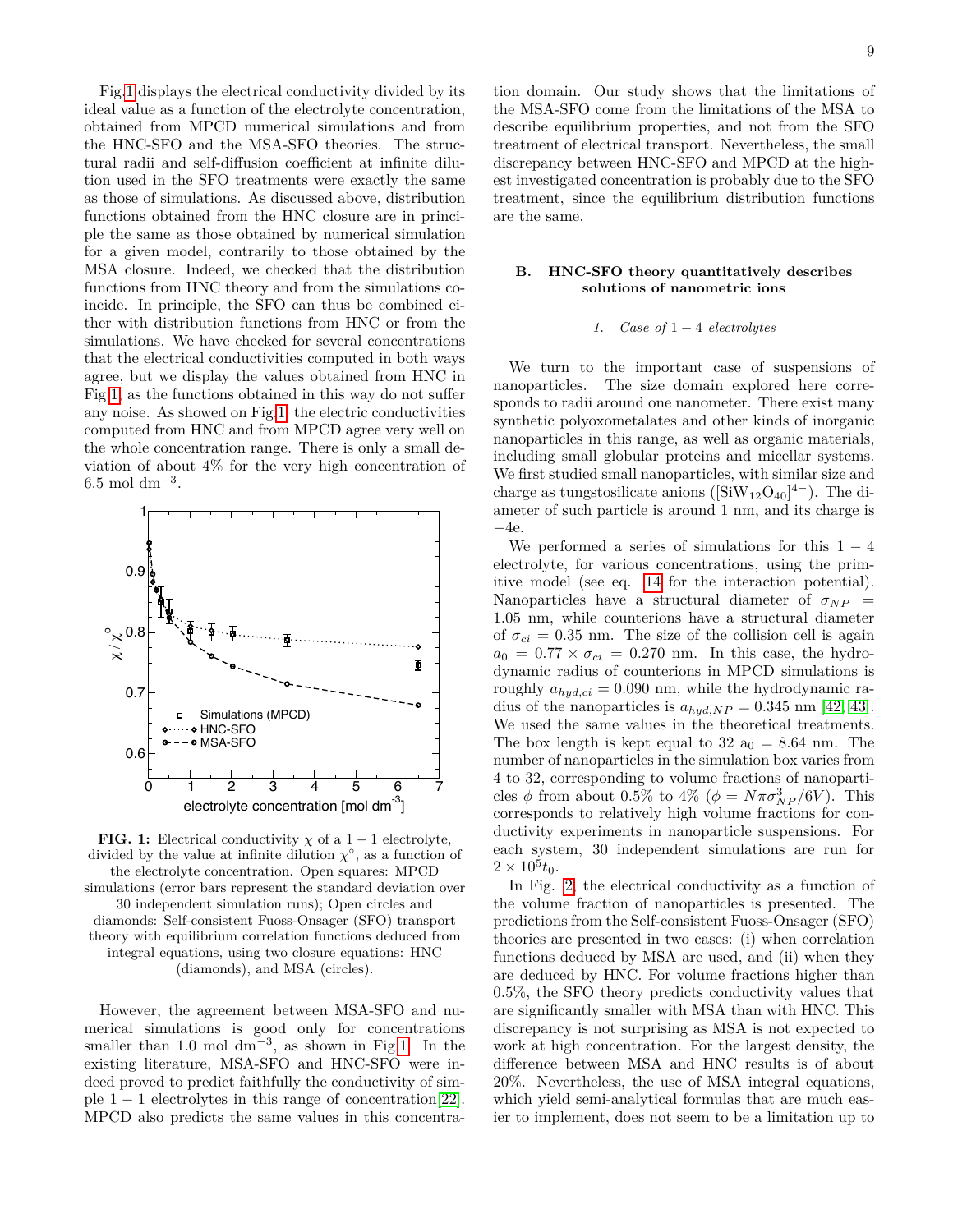<span id="page-9-0"></span>

**FIG. 2:** Electrical conductivity  $\chi$  of a 1 – 4 electrolyte, divided by the value at infinite dilution  $\chi^{\circ}$ , as a function of the volume fraction in nanoparticle  $\phi$ . Open squares: MPCD simulations; Open diamonds and circles: Self-consistent Fuoss-Onsager transport theory, with HNC closure (diamonds), and MSA closure (circles).

 $\phi = 0.5\%$ , an already quite large packing fraction in the context of the analysis of nanoparticle suspensions. As the HNC and MPCD correlation functions are remarkably close, the comparison of HNC-SFO theory and of the simulation in the case of larger packing fractions reveals the limitations of our implementation of the Fuoss-Onsager transport theory. For the packing fractions between 0*.*01 and 0*.*04, the difference between the simulated values and the theoretical values is of about 2%.

This is the first quantitative comparison of theory and simulation for the conductivity of nanoparticle suspensions at such high packing fraction. We show that for 1−4 electrolytes, where the nanoparticle is a big tetravalent ion of diameter about one nanometer, the classical electrolyte theories lead to very satisfactory agreement with simulations, up to 0*.*5% in packing fraction for MSA-SFO transport theory and up to 4% for the HNC-SFO transport theory.

One example of 1−4 electrolyte in water is the aqueous solution of potassium tungstosilicate  $K_4 \text{SiW}_{12}O_{40}$ . We propose here to re-interpret experimental results from our group, by Pusset, Dubois and coworkers [\[13\]](#page-12-11) using the HNC-SFO theory. Indeed, a series of measurements of the Ionic Vibration Potential (IVP) was done recently for solutions of tungstosilicate ions up to  $\phi = 0.06$ , and interpreted in ref. [\[13\]](#page-12-11) using the MSA-SFO theory. For the highest volume fractions investigated in this previous work, the use of MSA may be questionable.

Fig[.3](#page-9-1) displays the IVP computed by MSA-SFO and by HNC-SFO compared to experimental values as a function of the concentration in tungstosilicate ions. The experimental results are taken from ref. [\[13\]](#page-12-11). In the experimental system, tungstosilicate anions are surrounded by both

 $K^+$  and  $H^+$  ions. The concentration  $[H^+]$  is assumed to be constant,  $[H^+] = 5 \times 10^{-3}$  mol dm<sup>-3</sup>. The parameters of the primitive model of this solution are  $Z = -4e$ ,  $\sigma_{NP} = 1.30$  nm, and  $D_{NP}^{\circ} = 0.56 \times 10^{-9}$  m<sup>2</sup> s<sup>-1</sup> for the tungstosilicate anion,  $\overline{D}^{\circ} = 9.311 \times 10^{-9}$  m<sup>2</sup> s<sup>-1</sup> for the *H*<sup>+</sup> ions and  $D^{\circ} = 1.957 \times 10^{-9}$  m<sup>2</sup> s<sup>-1</sup> for *K*<sup>+</sup>. As shown on this figure, experiments, MSA-SFO and HNC-SFO coincide for concentrations lower than 0*.*03 mol dm−<sup>3</sup> . But, for the most concentrated point ( $c = 0.1$  mol dm<sup>-3</sup>, i.e.  $\phi = 0.06$ , the use of MSA integral equations is clearly not accurate, while the use of HNC equations yields a result that is remarkably close to the experimental value. This confirms the ability of the theory at the HNC level to exploit experimental data in dense suspensions of small nanoparticles.

<span id="page-9-1"></span>

**FIG. 3:** Ion Vibration Signal (S*IV* ) of potassium tunsgtosilicate solutions  $(K_4SiW_{12}O_{40})$ .  $S_{IV}$  is defined as the ratio of the ion vibration potential over the amplitude of the pressure wave in an electroacoustic experiment. The detail of the experiments is described in ref.[\[13\]](#page-12-11). The experimental values are compared with the predictions from the SFO theory, with total equilibrium pair correlation function  $h_{ij}^{\circ}(\mathbf{r})$  computed with HNC (diamonds), or with MSA (dashed line).

## *2. Case of 1-8 electrolytes*

There exist charged polyoxometalate nanoparticles with a charge higher than the tungstosilicate ion, as well as many examples of highly charged nanoparticles for which counterions are electrostatically condensed at the surface of the nanoparticle [\[14,](#page-12-12) [17,](#page-13-2) [38\]](#page-13-22). We turn now to this class of systems. We chose to keep the exact same size as in the previous part ( $\sigma_{NP} = 1.05$  nm,  $\sigma_{ci} = 0.35$ ) nm), as well as all parameters related to the fluid. In order to get a clear electrostatic condensation, while stay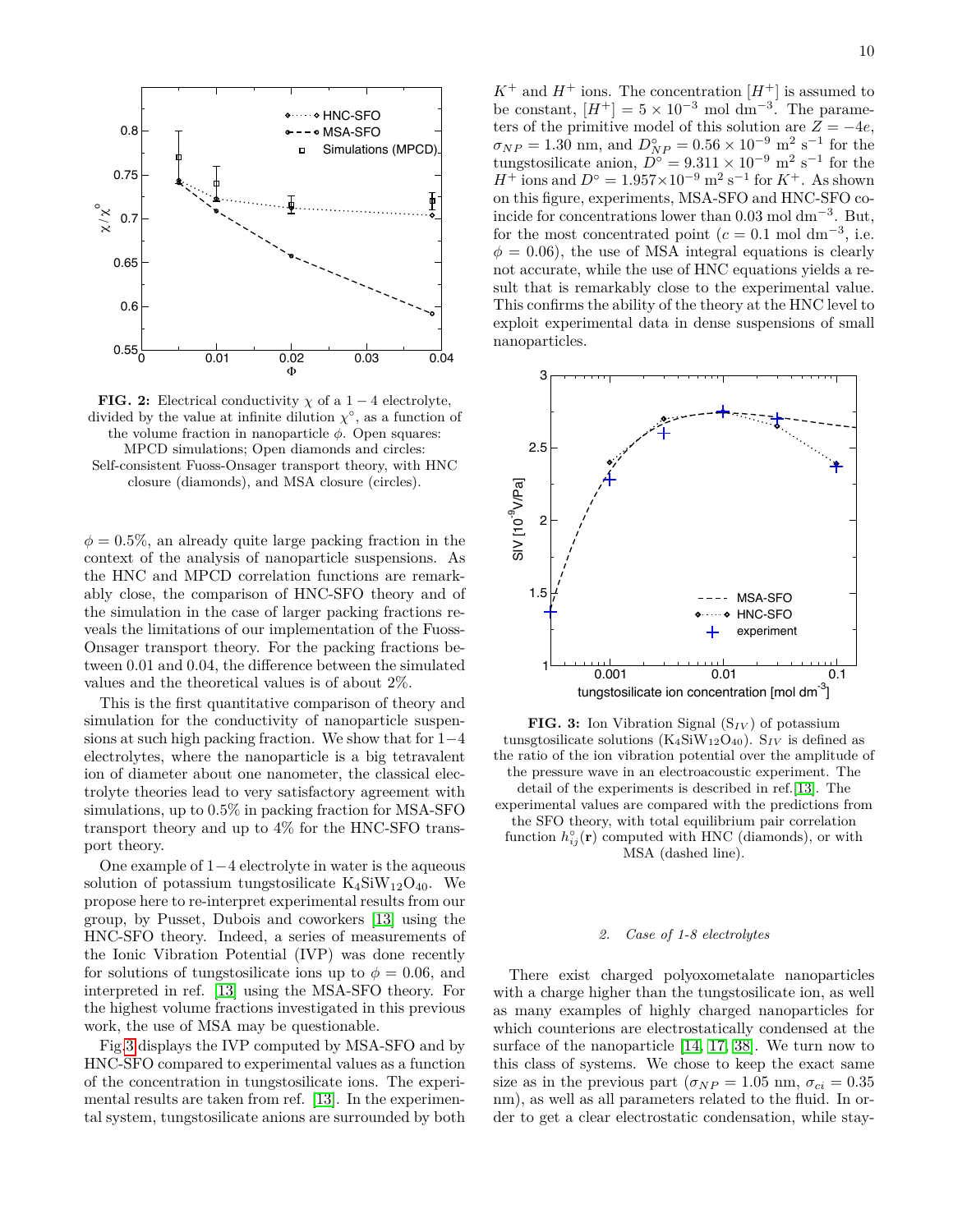ing similar to existing systems, we study the case where the nanoparticle has a charge of −8e.

For such asymmetric electrolytes, the numerical resolution of HNC integral equations may be technically impossible because the iterative solution of the integral equations does not converge. At large concentrations, as screening increases, this divergence issue disappears. Therefore, we implemented the self-consistent Fuoss-Onsager theory with the static correlation functions obtained from MPCD simulations at low concentrations, and obtained from HNC at large concentrations  $(\phi > 0.02)$ . We checked that the results were similar for the intermediate concentration case. The ability of HNC to predict the correct structural properties of the suspension was tested against numerical simulations. The pair distribution functions *g*(*r*) obtained from theory and simulation are shown in Fig. [4](#page-10-0) for the packing fraction of 0*.*02. It appears that the structure predicted by the theory is remarkably close to that of the simulations.

<span id="page-10-0"></span>

**FIG. 4:** Pair radial distribution function g(r) between the nanoparticles and the counterions, in the case where the nanoparticle is highly charged  $(Z_{NP} = 8$  for a diameter  $\sigma_{NP} = 1.05$  nm), for a volume fraction in nanoparticles equal to 0*.*02. The black curve corresponds to the results of integral equations (HNC), while the red dashed line corresponds to the results of the simulations (MPCD).

The electrical conductivity of the aqueous solution of 1 − 8 electrolyte as a function of the volume fraction is shown in Fig[.5.](#page-10-1) Interestingly, in the studied range of concentrations, the simulations predict that the ratio of the conductivity over the ideal conductivity  $\chi/\chi^{\circ}$  increases when the electrolyte concentration increases. In the dilute limit, this is always the opposite,  $\chi/\chi^{\circ}$  decreases when the electrolyte concentration increases, because in this range the corrective electrostatic relaxation and hydrodynamic forces become more intense when the concentration increases. It is noteworthy that the SFO trans-

<span id="page-10-1"></span>

**FIG. 5:** Electrical conductivity  $\chi$  of a 1 – 8 electrolyte, divided by the value at infinite dilution  $\chi^{\circ}$ , as a function of the volume fraction in nanoparticles  $\Phi$ . The nanoparticles

have a diameter of 1*.*05 nm. Open squares: MPCD simulations ; Fuoss-Onsager transport theory, with total equilibrium pair correlation function  $h_{ij}^{\circ}(\mathbf{r})$  computed with MPCD simulations (triangles), HNC (diamonds), and MSA (circles).

port theory predicts the same behavior, when one uses as input the accurate static correlation functions given either by HNC or by the simulations. On the contrary, the use of MSA closure equation predicts a monotonic decrease of  $\chi/\chi^{\circ}$ . This is an example for which a bad description of the equilibrium distribution functions is a clear cause of an apparent failure of the transport theory. Nevertheless, all approximations made by the transport theory, such as the use of the approximate Oseen tensor, do not prevent the prediction of the right qualitative behavior when combined with accurate equilibrium functions. How can we understand the increase of  $\chi/\chi^{\circ}$  with the concentration predicted by both simulation and theory ? To get further insight into this, we computed the electrophoretic mobility of the nanoparticles and of their counterions. As shown in Fig. [6,](#page-11-0) when the electrolyte concentration increases, the mobility of the nanoparticle decreases, but the mobility of the counterions increases. We suggest that the increase of the system concentration, by decreasing the mean distance between the nanoparticles and decreasing the potential of mean force between counterions and nanoparticles, favors hoping motions of condensed counterions from one nanoparticle to another. This phenomenon would increase the mobility of counterions and the overall conductivity, while it would not affect significantly the mobility of nanoparticles.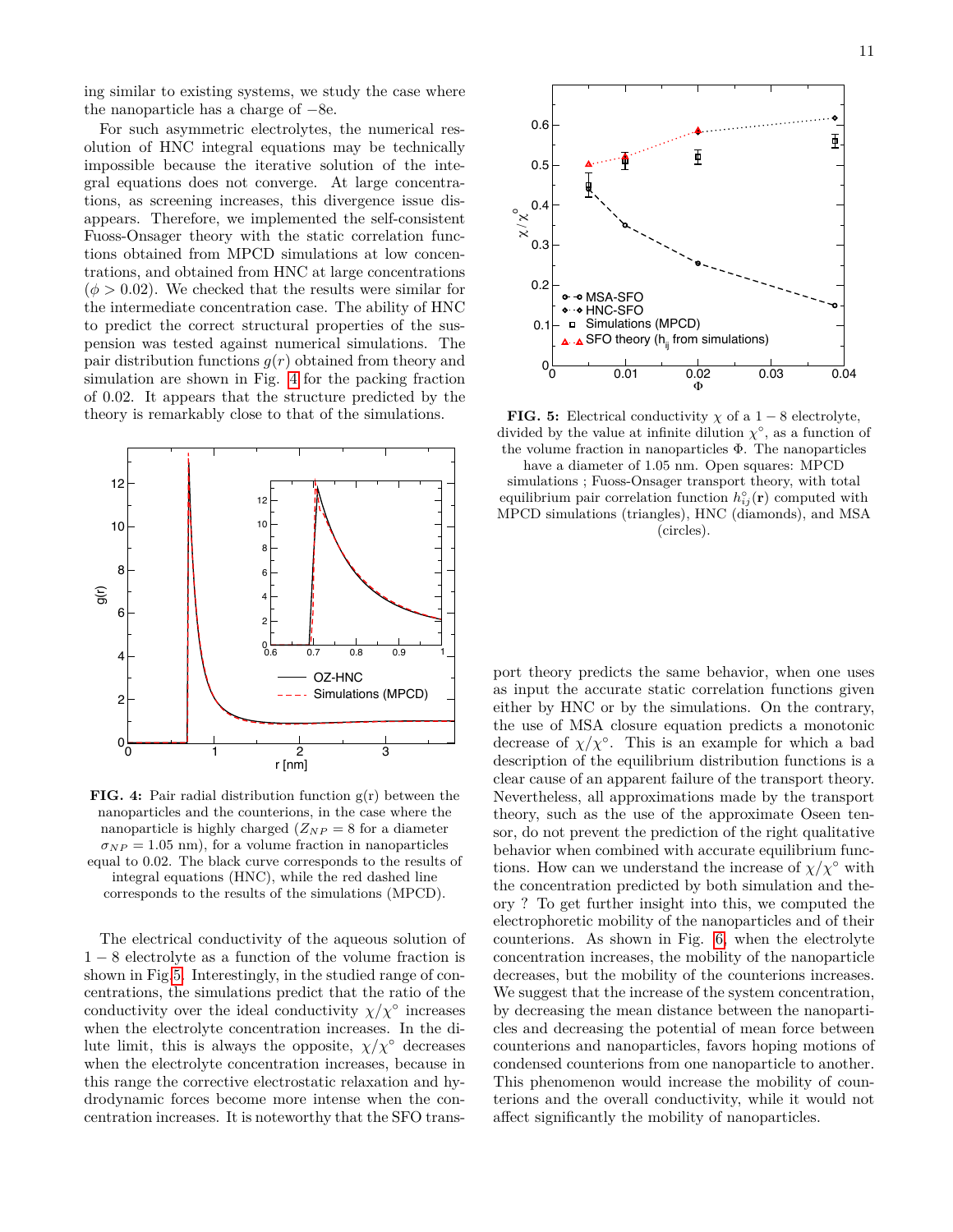<span id="page-11-0"></span>

**FIG. 6:** Electrophoretic mobilities *µ* of charged particles of a 1 − 8 electrolyte, divided by the value at infinite dilution  $\mu^{\circ}$ , as a function of the volume fraction in nanoparticle  $\Phi$ . The nanoparticles have a diameter of 1*.*05 nm. The values have been computed from MPCD simulations.

# **C. Failure of electrolyte theories for more asymmetric systems**

As we have seen so far, ions of diameter close to one nanometer can be considered as *big ions*, even if they are highly charged. Indeed, electrolyte transport theories provide reliable estimates of the dynamic quantities, even when these nanoparticles are highly crowded and highly charged. Is it also the case for larger nanoparticles ? We consider the case of suspensions containing nanoparticles of diameter  $\sigma_{NP} = 4.1$  nm, and charge equal to −16e. This particle size roughly corresponds to charged micelles, such as micelles of tetradecyltrimetyl bromide in water[\[17\]](#page-13-2). The radial distribution functions obtained with HNC and from the MPCD simulations are shown in Fig[.7,](#page-11-1) for the volume fraction in nanoparticle  $\phi = 0.01$ . We find again an excellent agreement between the theory and the simulations.

The electrical conductivity of the solution divided by the ideal value obtained from numerical simulation and from the SFO theories is shown in Fig. [8.](#page-11-2) For the most dilute system,  $\phi = 0.005$ , all results are close to each other. Nevertheless, for all the more concentrated systems, we observe strong discrepancies between (i) both implementations of the theory, SFO-MSA and SFO-HNC, and (ii) the theories and the simulation results. There are two possible explanations for this observation: Either the electrolyte theories are not valid for this kind of system, where the size asymmetry between the nanoparticle and its counterion is large, or the results of the simulations are not precise enough. The later explanation does not seem likely: In the concentration range investigated here, the number of solutes in the sim-

<span id="page-11-1"></span>

**FIG. 7:** Pair radial distribution function g(r) between the nanoparticles and the counterions, in the case where the electrolyte is highly asymmetric  $(Z_{NP} = 16$  for a diameter

<span id="page-11-2"></span> $\sigma_{NP} = 4.1$  nm), for a volume fraction in nanoparticles  $\Phi = 0.01$ . The black curve corresponds to the results of integral equations (HNC closure), while the red dashed line corresponds to the results of numerical simulations (MPCD).



**FIG. 8:** Electrical conductivity  $\chi$  of a 1 – 16 electrolyte, divided by the value at infinite dilution  $\chi^{\circ}$ , as a function of the volume fraction in nanoparticle Φ. Open squares: MPCD simulations ; Open circles and diamonds: Self-consistent Fuoss-Onsager transport theory, with the HNC closure (diamonds), and with the MSA (circles), with

the same parameters as MPCD.

suffer from low statistics. Moreover, we have shown in a previous article that the simulation methodology chosen here, with mixed coupling schemes, is quantitatively equivalent to more sophisticated coupling schemes[\[42\]](#page-13-36). Also, for the latter methodologies, there is an important series of work showing their ability to get the right transport properties [\[45,](#page-13-28) [60,](#page-13-44) [61\]](#page-13-45). We therefore think that our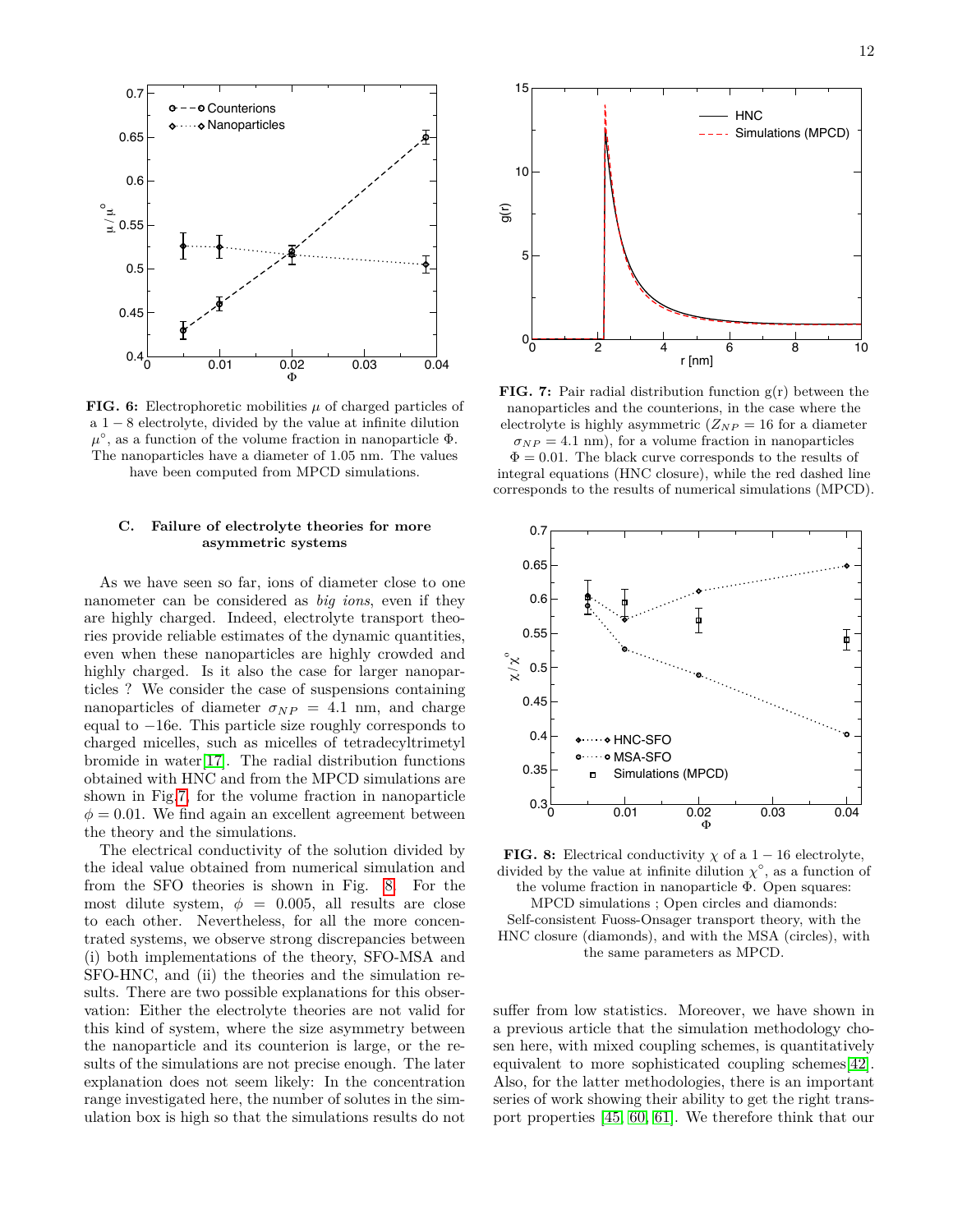investigation reveals a clear limitation of the electrolyte transport theories as they are usually implemented. Actually, the electrophoretic mobilities predicted by the HNC-SFO calculation for the  $1-16$  electrolyte are too large compared to those predicted by simulations. Moreover, these mobilities increase in the high volume fraction regime contrarily to the simulation results. The failure of the transport theory in this case might be due to the calculation of the relaxation force that only relies on the calculation of the electrostatic force (see eq. [7\)](#page-4-1). An osmotic contribution to the force coming from the large amount of counterions in the vicinity of the nanoparticle could perhaps be added to the computation of the relaxation force. Indeed, interestingly, the results from the previous section show that charge asymmetry seems to be less of a problem than size asymmetry. Eventually, as far as electrolyte theory is concerned, micelles are not big ions. The equilibrium functions predicted by the HNC closure are correct, but the description of the dynamics is not. Unfortunately, such nanoparticles can neither be considered as small colloidal particles as far as conductivity is concerned, since a straightforward calculation shows that their contribution to the conductivity is of the same order of magnitude as that of counterions, which is not compatible with the time scale separation inherent to the theories of colloidal systems. More investigations would be needed to explore the origin of the breakdown of the electrolyte transport theory and to suggest improvements of these theories.

## **V. CONCLUSIONS**

Electrolyte science have been widely developed during the twentieth century, from the emergence of the field with the Debye-Hückel theory to the investigation of ionspecific effects of various origins. In the meantime, theories adapted to the colloidal scale have been continuously improved, so that experimental structural and dynamical quantities could be used to extract the characteristics of the colloidal particles, including the parameters that govern the interparticle potential of mean force, such as the zeta potential. Many systems are in the limit of asymmetric electrolyte and small nanocolloidal system. For instance, polyoxometalate anions are nanoparticles of about one nanometer of diameter, and they are used as standard systems to calibrate experimental devices used to characterize colloidal suspensions. It is however more natural to consider such systems as electrolytes, as the charge of the nanoparticle is only −4*e*. In particular, the contribution of the nanoparticles to the electrical conductivity is not negligible, conversely to the case of colloidal suspensions.

So far, the extension of electrolyte theories to describe the transport properties of suspensions of charged nanoparticles has never been properly questioned. The advances in simulation methodologies at this scale offer a way to tackle these issues. In the present study, MPCD simulations enabled to challenge the ability of Debye-Fuoss-Onsager theories to predict the electrical conductivity of suspensions of charged nanoparticles, in the salt free case. When this transport theory is combined to integral equations at the HNC level to describe the structure of the suspension, we found that the theory is able to reproduce the simulation results for nanoparticles of diameter 1 nm, even if their charge is strong and that part of the counterions are strongly attracted by the nanoparticle. Strikingly, the theory is able to capture the nonmonotonic variation of the ratio of the conductivity over the ideal conductivity  $\chi/\chi^{\circ}$ . A simpler treatment of the structure, when the closure relationship of the integral equations is described by the MSA approximation, fails to describe conductivity, in particular for packing fraction higher than 0*.*5%.

The simulations also show that the current versions of electrolyte theories fail to describe suspensions containing larger nanoparticles (*e. g* of diameter 4 nm). This indicates that in this regime, where the electrolyte is more similar to a colloidal suspension, the approximations within electrolyte transport equations are not adapted. More theoretical work is needed.

- <span id="page-12-0"></span>[1] P. Debye and E. Hückel, *Phys. Z.*, 1923, **24**, 185.
- <span id="page-12-1"></span>[2] J.-F. Dufrêche, M. Jardat, T. Olynyk, O. Bernard and P. Turq, *J. Chem. Phys.*, 2002, **117**, 3804–3810.
- <span id="page-12-2"></span>[3] J. J. Molina, J.-F. Dufrêche, M. Salanne, O. Bernard and P. Turq, *J. Chem. Phys.*, 2011, **135**, 234509.
- <span id="page-12-3"></span>[4] M. Jardat, O. Bernard, P. Turq and G. R. Kneller, *J. Chem. Phys.*, 1999, **110**, 7993.
- <span id="page-12-4"></span>[5] J.-F. Dufrêche, O. Bernard, S. Durand-Vidal and P. Turq, *J. Phys. Chem. B*, 2005, **109**, 9873.
- <span id="page-12-5"></span>[6] W. G. McMillan and J. E. Mayer, *J. Chem. Phys.*, 1945, **13**, 276.
- <span id="page-12-6"></span>[7] J. P. Hansen and I. R. McDonald, *Theory of Simple Liquids*, Elsevier: Amsterdam, 2006.
- <span id="page-12-7"></span>[8] L. Blum, *J. Mol. Phys*, 1975, **30**, 1529.
- [9] E. Waisman and J. L. Lebowitz, *J. Chem. Phys.*, 1972,

**56**, 3086–3093.

- <span id="page-12-8"></span>[10] C. Sánchez-Castro and L. Blum, *J. Phys. Chem.*, 1989, **93**, 7478.
- <span id="page-12-9"></span>[11] J. M. G. Barthel, H. Krienke and W. Kunz, *Physical Chemistry of Electrolyte Solutions*, Springer, 1998.
- <span id="page-12-10"></span>[12] V. Dahirel, B. Ancian, M. Jardat, G. Mériguet, P. Turq and O. Lequin, *Soft Matter*, 2010, **6**, 517.
- <span id="page-12-11"></span>[13] R. Pusset, S. Gourdin-Bertin, E. Dubois, J. Chevalet, G. Mériguet, O. Bernard, V. Dahirel, M. Jardat and D. Jacob, *Phys. Chem. Chem. Phys.*, 2015, **17**, 11779– 11789.
- <span id="page-12-12"></span>[14] I. Lucas, S. Durand-Vidal, O. Bernard, V. Dahirel, E. Dubois, J. Dufrêche, S. Gourdin-Bertin, M. Jardat, G. Meriguet and G. Roger, *Molecular Physics*, 2014, **112**, 1463–1471.